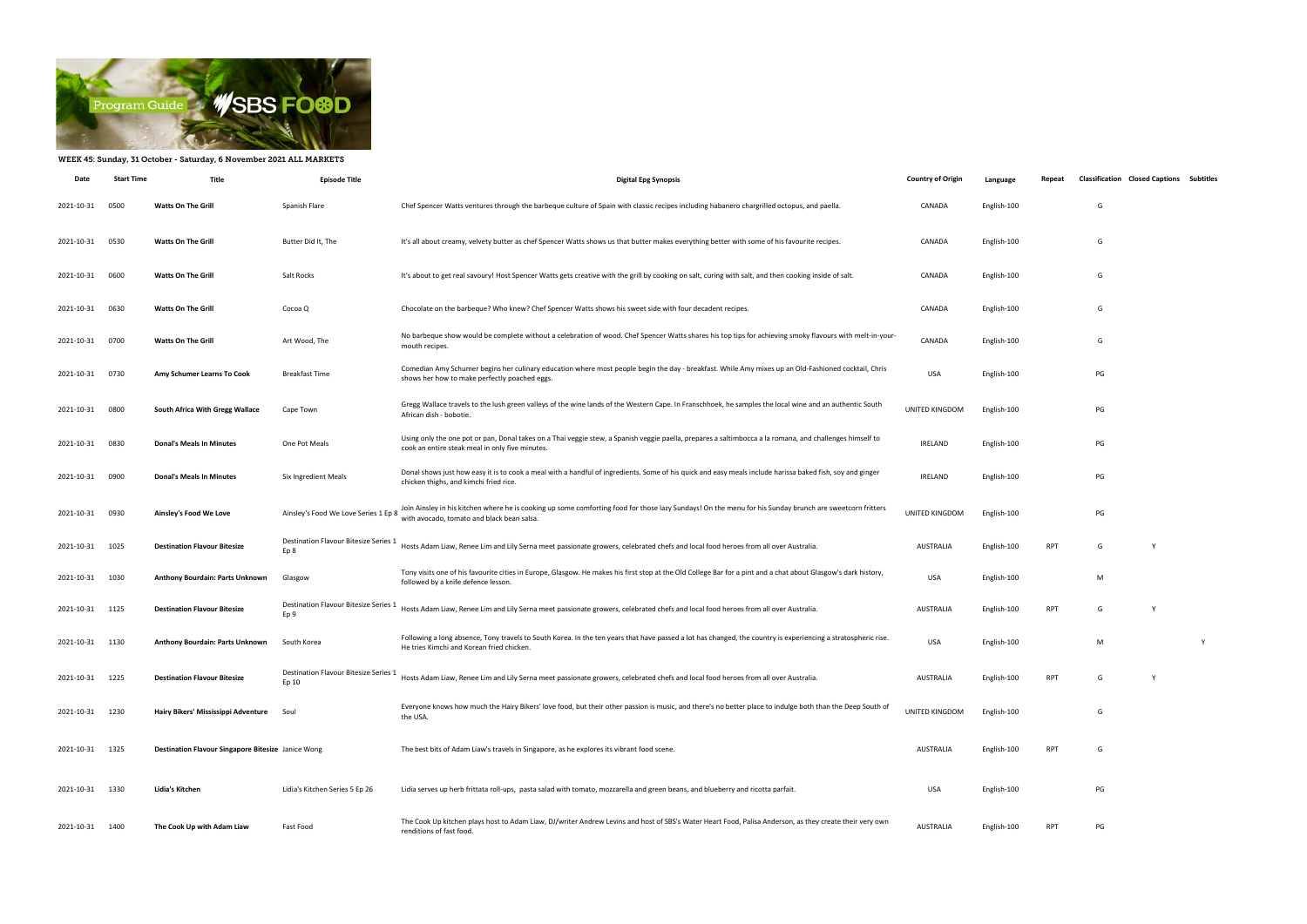| 2021-10-31      | 1430 | The Cook Up with Adam Liaw                   | From The Sea                                                  | Cookbook author Analiese Gregory and Monday Morning Cooking Club's Lisa Goldberg join host Adam Liaw in The Cook Up kitchen to recreate some<br>favourite dishes from the sea.                                                         | <b>AUSTRALIA</b>      | English-100 | RPT        | PG |   |
|-----------------|------|----------------------------------------------|---------------------------------------------------------------|----------------------------------------------------------------------------------------------------------------------------------------------------------------------------------------------------------------------------------------|-----------------------|-------------|------------|----|---|
| 2021-10-31      | 1500 | The Cook Up with Adam Liaw                   | Simply The Best                                               | Host Adam Liaw is joined in The Cook Up kitchen by meteorologist and food writer Magdalena Roze and TV presenter/chef Hayden Quinn as they create<br>simple dishes everyone will love.                                                 | AUSTRALIA             | English-100 | <b>RPT</b> | PG |   |
| 2021-10-31      | 1530 | The Cook Up with Adam Liaw                   | Childhood Fave                                                | Ethiopian cook Tinsae Elsdon and head chef at The Old Fitz, Anna Ugarte-Carral, show host Adam Liaw their childhood favourite dishes in The Cook Up<br>kitchen.                                                                        | AUSTRALIA             | English-100 | <b>RPT</b> | PG |   |
| 2021-10-31      | 1600 | The Cook Up with Adam Liaw                   | Pumpkin                                                       | Top chef Colin Fassnidge and TV and radio personality Yumi Stynes drop by The Cook Up kitchen to make some Halloween inspired pumpkin dishes with<br>host Adam Liaw.                                                                   | AUSTRALIA             | English-100 |            | PG |   |
| 2021-10-31      | 1630 | The Cook And The Chef                        | Shellfish                                                     | What do you do with sea urchin? How do you prepare abalone? Maggie and Simon answer all the questions and show us some tricks of the trade.                                                                                            | <b>AUSTRALIA</b>      | English-100 |            | G  |   |
| 2021-10-31 1700 |      | The Cook And The Chef                        | Cooking With Friends                                          | Maggie and Simon visit a couple of cooking mates and mentors, who have played a part in their professional and personal lives. Simon catches up with<br>internationally acclaimed Chef Cheong Liew.                                    | AUSTRALIA             | English-100 |            | PG |   |
| 2021-10-31      | 1730 | Gino's Italian Escape                        | Northern Sardinia                                             | Having made Sardinia his home from home for the past three years, Gino is keen to explore this beautiful island, through its food, people and unique<br>landscape.                                                                     | UNITED KINGDOM        | English-100 |            | PG |   |
| 2021-10-31      | 1800 | Gino's Italian Escape                        | Secrets Of Sardinia                                           | Gino leaves the coast behind and heads deep into the mountains, to unlock the secrets to Sardinia. The island is home to more 100 year olds than any other,<br>and it's all down to its landscape and diet.                            | <b>UNITED KINGDOM</b> | English-100 |            | G  |   |
| 2021-10-31      | 1830 | Adam & Poh's Malaysia In Australia           | Adam & Poh's Malaysia In Australia<br>Series 1 Ep 4           | Adam and Poh are on Bruny Island - one of the best food destinations in Australia. They try local beers with brewer Nick Haddow, before they take the local<br>oysters in two different directions.                                    | <b>AUSTRALIA</b>      | English-100 |            | PG | Y |
| 2021-10-31      | 1900 | India Unplated                               | Punjab                                                        | Punjabi cuisine is notably one of the most popular cuisines around the world. In this episode, our hosts will introduce you to some delicious recipes starting<br>with Dhaba style butter chicken by Adam.                             | AUSTRALIA             | English-100 |            | PG | Y |
| 2021-10-31      | 1930 | <b>Exploring China: A Culinary Adventure</b> | <b>Exploring China: A Culinary</b><br>Adventure Series 1 Ep 3 | Chefs Ken Hom and Ching-He Huang leave the heaving megacities far behind to embark on an intrepid journey across China's vast western frontier where<br>few travellers dare to venture. #SBSfood                                       | UNITED KINGDOM        | English-100 | <b>RPT</b> | PG |   |
| 2021-10-31      | 2035 | <b>Rick Stein's Far Eastern Odyssey</b>      | Sri Lanka And Bali                                            | In Sri Lanka, Rick Stein discovers a wealth of spicy vegetable curries. In Colombo, he meets one the country's most respected chefs and tastes an<br>unforgettable chilli crab.                                                        | UNITED KINGDOM        | English-100 | <b>RPT</b> | G  | Y |
| 2021-10-31      | 2145 | Anthony Bourdain: Parts Unknown              | Miami                                                         | Tony explores a few of the many faces of Miami, a city in constant flux. Chef Michelle Bernstein takes Tony out to an authentic Cuban breakfast and a late-<br>night dinner at a gas station cafe in Doral,                            | <b>USA</b>            | English-100 |            | M  |   |
| 2021-10-31      | 2240 | Anthony Bourdain: Parts Unknown              | Madagascar                                                    | Tony travels to Madagascar, an island nation 500 kilometres off the coast of Africa. Beginning his journey in Antananarivo, Madagascar's capital city, Tony<br>meets up with director Darren Aronofsky.                                | <b>USA</b>            | English-100 |            | M  |   |
| 2021-10-31 2330 |      | Adam & Poh's Malaysia In Australia           | Series 1 Ep 4                                                 | Adam & Poh's Malaysia In Australia Adam and Poh are on Bruny Island - one of the best food destinations in Australia. They try local beers with brewer Nick Haddow, before they take the local<br>oysters in two different directions. | AUSTRALIA             | English-100 |            | PG | Y |
| 2021-10-31      | 2400 | <b>India Unplated</b>                        | Punjab                                                        | Punjabi cuisine is notably one of the most popular cuisines around the world. In this episode, our hosts will introduce you to some delicious recipes starting<br>with Dhaba style butter chicken by Adam.                             | AUSTRALIA             | English-100 |            | PG | Y |
| 2021-10-31      | 2430 | <b>Exploring China: A Culinary Adventure</b> | Exploring China: A Culinary<br>Adventure Series 1 Ep 3        | Chefs Ken Hom and Ching-He Huang leave the heaving megacities far behind to embark on an intrepid journey across China's vast western frontier where<br>few travellers dare to venture. #SBSfood                                       | UNITED KINGDOM        | English-100 | <b>RPT</b> | PG |   |
| 2021-10-31      | 2535 | <b>Rick Stein's Far Eastern Odyssey</b>      | Sri Lanka And Bali                                            | In Sri Lanka, Rick Stein discovers a wealth of spicy vegetable curries. In Colombo, he meets one the country's most respected chefs and tastes an<br>unforgettable chilli crab.                                                        | UNITED KINGDOM        | English-100 | RPT        | G  |   |
| 2021-10-31      | 2645 | Anthony Bourdain: Parts Unknown              | Miami                                                         | Tony explores a few of the many faces of Miami, a city in constant flux. Chef Michelle Bernstein takes Tony out to an authentic Cuban breakfast and a late-<br>night dinner at a gas station cafe in Doral,                            | <b>USA</b>            | English-100 |            | M  |   |
| 2021-10-31      | 2740 | Anthony Bourdain: Parts Unknown              | Madagascar                                                    | Tony travels to Madagascar, an island nation 500 kilometres off the coast of Africa. Beginning his journey in Antananarivo, Madagascar's capital city, Tony<br>meets up with director Darren Aronofsky.                                | <b>USA</b>            | English-100 |            | M  |   |
| 2021-10-31      | 2830 | Gino's Italian Escape                        | Northern Sardinia                                             | Having made Sardinia his home from home for the past three years, Gino is keen to explore this beautiful island, through its food, people and unique<br>landscape.                                                                     | UNITED KINGDOM        | English-100 |            | PG |   |
| 2021-11-01      | 0500 | The Cook Up with Adam Liaw                   | Fast Food                                                     | The Cook Up kitchen plays host to Adam Liaw, DJ/writer Andrew Levins and host of SBS's Water Heart Food, Palisa Anderson, as they create their very own<br>renditions of fast food.                                                    | <b>AUSTRALIA</b>      | English-100 | RPT        | PG |   |
| 2021-11-01      | 0530 | The Cook Up with Adam Liaw                   | From The Sea                                                  | Cookbook author Analiese Gregory and Monday Morning Cooking Club's Lisa Goldberg join host Adam Liaw in The Cook Up kitchen to recreate some<br>favourite dishes from the sea.                                                         | <b>AUSTRALIA</b>      | English-100 | <b>RPT</b> | PG |   |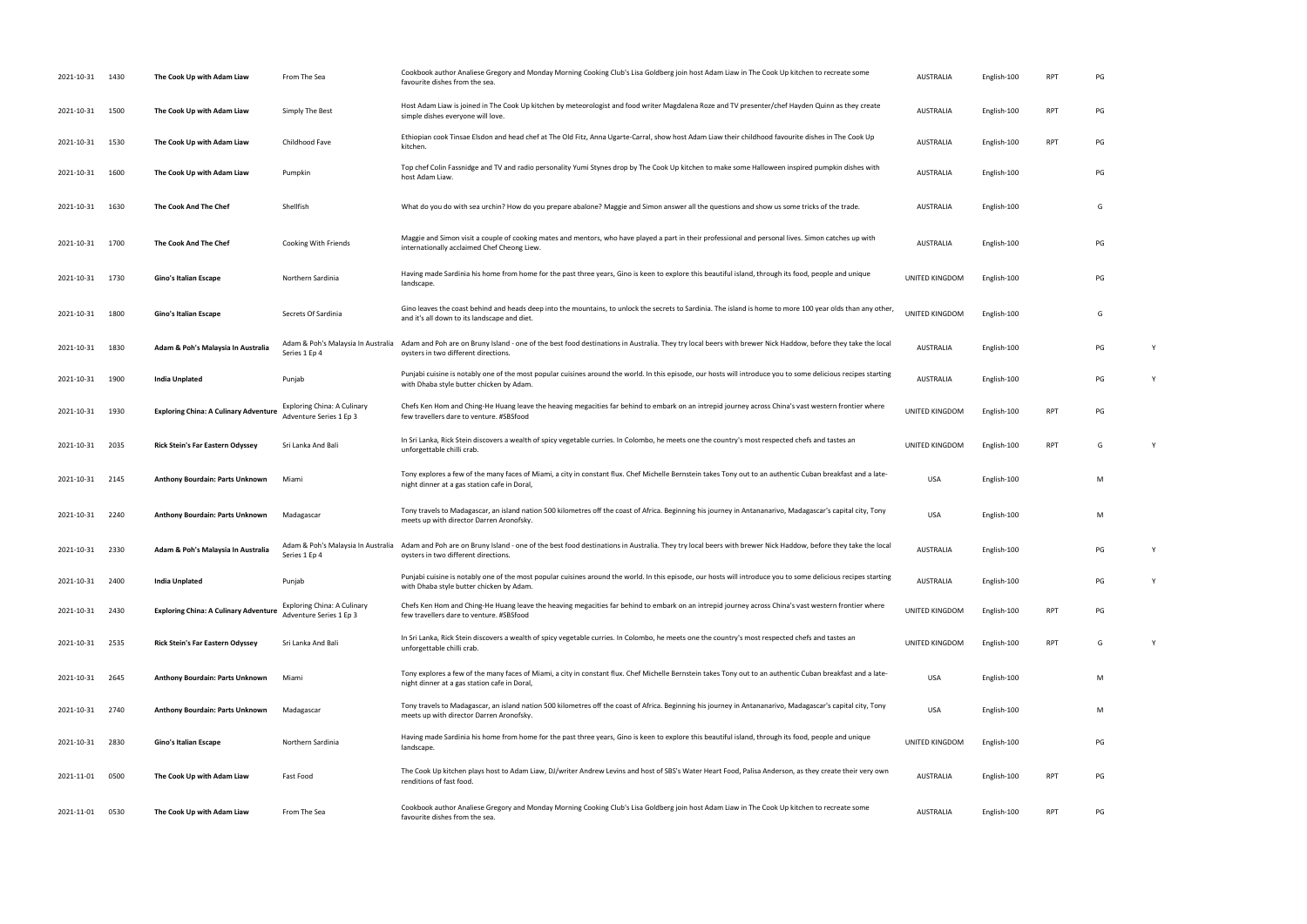| 2021-11-01      | 0600 | The Cook Up with Adam Liaw                   | Simply The Best                                               | Host Adam Liaw is joined in The Cook Up kitchen by meteorologist and food writer Magdalena Roze and TV presenter/chef Hayden Quinn as they create<br>simple dishes everyone will love.                      | <b>AUSTRALIA</b> | English-100                                                               | <b>RPT</b> | PG |   |
|-----------------|------|----------------------------------------------|---------------------------------------------------------------|-------------------------------------------------------------------------------------------------------------------------------------------------------------------------------------------------------------|------------------|---------------------------------------------------------------------------|------------|----|---|
| 2021-11-01      | 0630 | The Cook Up with Adam Liaw                   | Childhood Fave                                                | Ethiopian cook Tinsae Elsdon and head chef at The Old Fitz, Anna Ugarte-Carral, show host Adam Liaw their childhood favourite dishes in The Cook Up<br>kitchen.                                             | AUSTRALIA        | English-100                                                               | <b>RPT</b> | PG |   |
| 2021-11-01      | 0700 | The Cook Up with Adam Liaw                   | Pumpkin                                                       | Top chef Colin Fassnidge and TV and radio personality Yumi Stynes drop by The Cook Up kitchen to make some Halloween inspired pumpkin dishes with<br>host Adam Liaw.                                        | AUSTRALIA        | English-100                                                               |            | PG |   |
| 2021-11-01      | 0730 | Adam & Poh's Malaysia In Australia           | Adam & Poh's Malaysia In Australia<br>Series 1 Ep 4           | Adam and Poh are on Bruny Island - one of the best food destinations in Australia. They try local beers with brewer Nick Haddow, before they take the local<br>oysters in two different directions.         | AUSTRALIA        | English-100                                                               |            | PG | Y |
| 2021-11-01      | 0800 | India Unplated                               | Punjab                                                        | Punjabi cuisine is notably one of the most popular cuisines around the world. In this episode, our hosts will introduce you to some delicious recipes starting<br>with Dhaba style butter chicken by Adam.  | AUSTRALIA        | English-100                                                               |            | PG | Y |
| 2021-11-01      | 0830 | <b>Exploring China: A Culinary Adventure</b> | <b>Exploring China: A Culinary</b><br>Adventure Series 1 Ep 3 | Chefs Ken Hom and Ching-He Huang leave the heaving megacities far behind to embark on an intrepid journey across China's vast western frontier where<br>few travellers dare to venture. #SBSfood            | UNITED KINGDOM   | English-100                                                               | <b>RPT</b> | PG |   |
| 2021-11-01      | 0935 | <b>Rick Stein's Far Eastern Odyssey</b>      | Sri Lanka And Bali                                            | In Sri Lanka, Rick Stein discovers a wealth of spicy vegetable curries. In Colombo, he meets one the country's most respected chefs and tastes an<br>unforgettable chilli crab.                             | UNITED KINGDOM   | English-100                                                               | <b>RPT</b> | G  | Y |
| 2021-11-01      | 1045 | Anthony Bourdain: Parts Unknown              | Miami                                                         | Tony explores a few of the many faces of Miami, a city in constant flux. Chef Michelle Bernstein takes Tony out to an authentic Cuban breakfast and a late-<br>night dinner at a gas station cafe in Doral, | <b>USA</b>       | English-100                                                               |            | M  |   |
| 2021-11-01      | 1140 | Anthony Bourdain: Parts Unknown              | Madagascar                                                    | Tony travels to Madagascar, an island nation 500 kilometres off the coast of Africa. Beginning his journey in Antananarivo, Madagascar's capital city, Tony<br>meets up with director Darren Aronofsky.     | <b>USA</b>       | English-100                                                               |            | M  |   |
| 2021-11-01      | 1230 | Gino's Italian Escape                        | Northern Sardinia                                             | Having made Sardinia his home from home for the past three years, Gino is keen to explore this beautiful island, through its food, people and unique<br>landscape.                                          | UNITED KINGDOM   | English-100                                                               |            | PG |   |
| 2021-11-01      | 1300 | Gino's Italian Escape                        | Secrets Of Sardinia                                           | Gino leaves the coast behind and heads deep into the mountains, to unlock the secrets to Sardinia. The island is home to more 100 year olds than any other,<br>and it's all down to its landscape and diet. | UNITED KINGDOM   | English-100                                                               |            | G  |   |
| 2021-11-01      | 1330 | <b>Donal's Asian Baking Adventure</b>        | Hong Kong 1                                                   | Donal's journey to learn the secrets of Asian baking takes him to one of Asia's best known food hubs, Hong Kong.                                                                                            | SINGAPORE        | English-100                                                               |            | G  |   |
| 2021-11-01      | 1400 | <b>Food Factory USA</b>                      | Pie Eyed                                                      | Explore the production of Necco candy wafers that have been around since 1847, an English pork pie company turning out thousands of steak and ale pies,<br>and GinsengUp sodas, made with an ancient root.  | <b>USA</b>       | English-100                                                               |            | PG |   |
| 2021-11-01      | 1430 | Tom Kerridge's Proper Pub Food               | Family Food                                                   | Tom wants to show us his version of some real family favourites. These dishes are inspired by the food he enjoyed growing up, made with simple ingredients<br>that the family will love.                    | UNITED KINGDOM   | English-100                                                               |            | G  |   |
| 2021-11-01      | 1500 | Food Lovers' Guide To Australia              | Food Lovers Guide To Australia<br>Series 3 Ep 5               | Maeve O'Meara and Joanna Savill continue to explore the best food and produce around. In this episode, gourmet foods in Darwin, and a master barista<br>demonstrates fine coffee making.                    | AUSTRALIA        | English-100                                                               | <b>RPT</b> | G  |   |
| 2021-11-01      | 1530 | <b>Oliver's Twist</b>                        | Fish And Chips At Home                                        | Jamie teaches Sarah and Andre, American students studying at the University of London, how to prepare traditional British food. Recipes include fish and<br>chips and minted mushy peas.                    | UNITED KINGDOM   | English-100                                                               |            | G  |   |
| 2021-11-01      | 1600 | <b>Secret Meat Business</b>                  | Italian                                                       | From the small village of Telve in Italy and into your kitchen, Adrian's making one of his childhood favourites.                                                                                            | AUSTRALIA        | English-100                                                               |            | G  |   |
| 2021-11-01      | 1630 | Asia Unplated With Diana Chan                | Chinese                                                       | Diana shows how easy it is to make a yum cha favourite at home as she prepares sesame balls with red bean filling, while chef Jacob Leung prepares soy,<br>orange and Chinese five-spice braised duck.      | AUSTRALIA        | English-99;<br>Khmer-.25;<br>Mandarin-.25;<br>Thai-.25;<br>Vietnamese-.25 |            | G  |   |
| 2021-11-01 1700 |      | <b>Food Safari</b>                           | Hungarian Safari                                              | Maeve O'Meara explores the flavour, texture and wonderful complexity of Hungarian food.                                                                                                                     | <b>AUSTRALIA</b> | English-100                                                               | <b>RPT</b> | G  | Y |
| 2021-11-01 1730 |      | The Cook And The Chef                        | An Autumn Party                                               | Maggie introduces Simon to her outdoor wood-fired oven, and he uses it to make some pottery with a very special meal inside. Autumn is Maggie's<br>favourite season.                                        | <b>AUSTRALIA</b> | English-100                                                               |            | G  |   |
| 2021-11-01 1800 |      | <b>Bake With Anna Olson</b>                  | <b>Holiday Treats</b>                                         | Chef Anna Olson proves the holiday season is the best time of year to bring out the impressive desserts, and she shares three of her all time favourite<br>recipes.                                         | CANADA           | English-100                                                               |            | G  |   |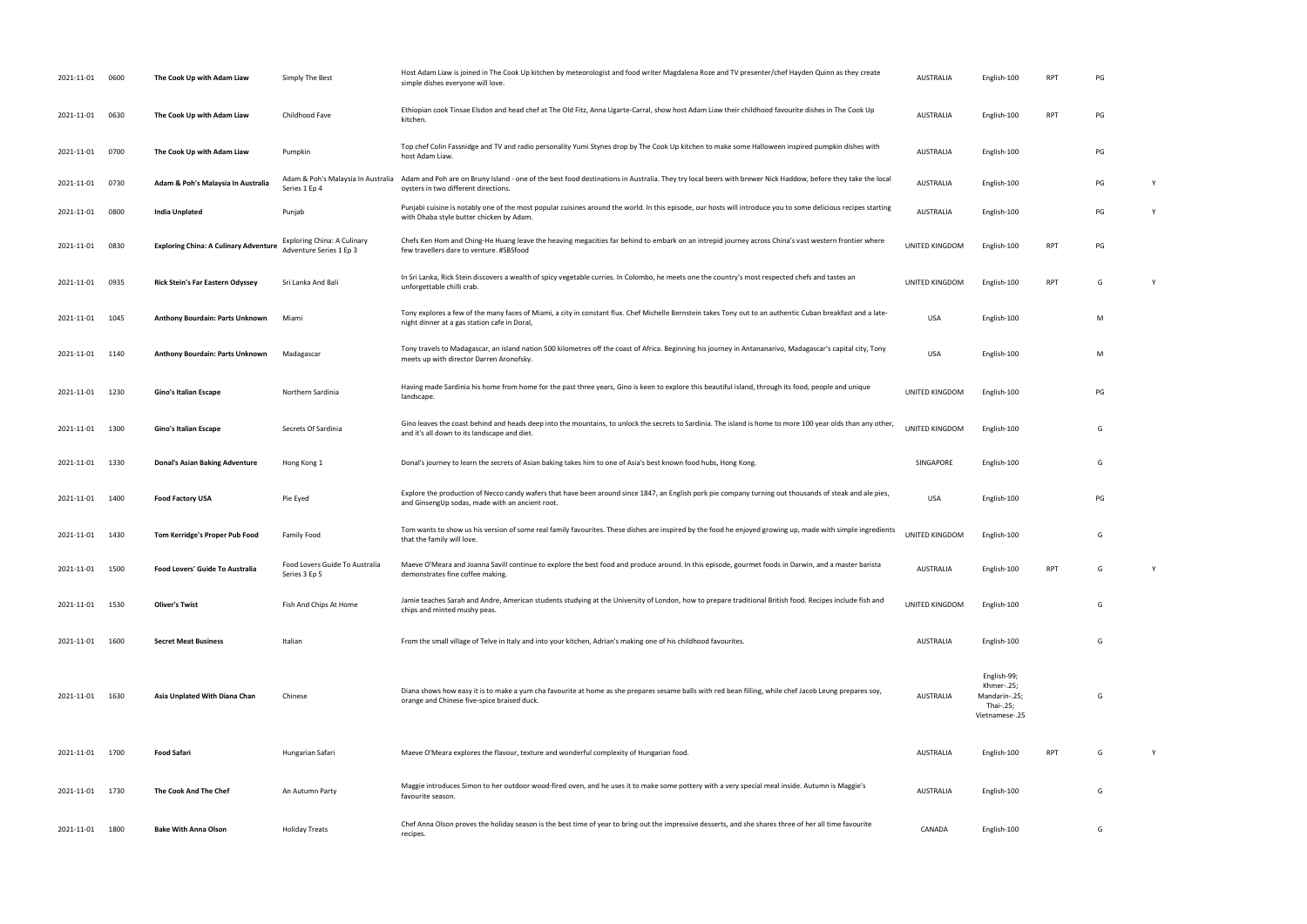| 2021-11-01 1830 |      | Nigella Express                       | <b>Hey Presto</b>                                | Nigella's conjuring up dazzling Italian food in a flash from sensational pasta to an entire effortless feast.                                                                                              | UNITED KINGDOM        | English-100 | <b>RPT</b> |    |              |   |
|-----------------|------|---------------------------------------|--------------------------------------------------|------------------------------------------------------------------------------------------------------------------------------------------------------------------------------------------------------------|-----------------------|-------------|------------|----|--------------|---|
| 2021-11-01      | 1900 | The Cook Up with Adam Liaw            | Chicken Breast                                   | Every Night of the Week's Lucy Tweed and owner of Woodcut restaurant Ross Lusted, cook dishes with host Adam Liaw in The Cook Up kitchen, using a<br>favourite ingredient - chicken breast.                | <b>AUSTRALIA</b>      | English-100 |            | PG |              |   |
| 2021-11-01 1930 |      | Jamie & Jimmy's Food Fight Club       | Jamie & Jimmy's Food Fight Club<br>Series 6 Ep 4 | Jamie and Jimmy welcome comedian Sarah Millican to their café on the end of Southend Pier. She gets her first ever cooking lesson as Jamie faces the<br>weirdest challenge of his career.                  | UNITED KINGDOM        | English-100 |            | PG |              |   |
| 2021-11-01 2030 |      | <b>Rick Stein's Cornwall</b>          | Rick Stein's Cornwall Series 1 Ep 7              | Rick explores one of Cornwall's hidden secrets, the stunning Fowey Estuary, joining his friend on a boat trip to learn about the history of the area and<br>getting a view of the beautiful riverbank      | UNITED KINGDOM        | English-100 |            | PG |              |   |
| 2021-11-01 2100 |      | <b>Rick Stein's Cornwall</b>          | Rick Stein's Cornwall Series 1 Ep 8              | On the wild north Atlantic coast, Rick heads out to sea to go fishing for lobsters with celebrity chef Nathan Outlaw, and learns about a new conservation<br>program for sustainable lobster fishing.      | UNITED KINGDOM        | English-100 |            | PG |              |   |
| 2021-11-01 2130 |      | Luke Nguyen's United Kingdom          | London                                           | This new series follows Luke's latest journey as his appetite for food leads him to continue his odyssey around Europe exploring a whole new world of<br>cuisine in the UK.                                | AUSTRALIA             | English-100 | <b>RPT</b> | G  | <sup>V</sup> |   |
| 2021-11-01 2200 |      | The Cook Up with Adam Liaw            | Chicken Breast                                   | Every Night of the Week's Lucy Tweed and owner of Woodcut restaurant Ross Lusted, cook dishes with host Adam Liaw in The Cook Up kitchen, using a<br>favourite ingredient - chicken breast.                | AUSTRALIA             | English-100 |            | PG |              |   |
| 2021-11-01      | 2230 | <b>Counter Space</b>                  | Hong Kong Protest Food                           | Political dissent finds expression in food as Sophia cooks Fishballs and curry sauce. We meet a chef who made a protest cookbook and a Black woman<br>making a statement by foraging.                      | USA                   | English-100 | <b>RPT</b> | PG |              | Y |
| 2021-11-01 2300 |      | The Cook And The Chef                 | An Autumn Party                                  | Maggie introduces Simon to her outdoor wood-fired oven, and he uses it to make some pottery with a very special meal inside. Autumn is Maggie's<br>favourite season.                                       | AUSTRALIA             | English-100 |            | G  |              |   |
| 2021-11-01 2330 |      | <b>Bake With Anna Olson</b>           | <b>Holiday Treats</b>                            | Chef Anna Olson proves the holiday season is the best time of year to bring out the impressive desserts, and she shares three of her all time favourite<br>recipes.                                        | CANADA                | English-100 |            | G  |              |   |
| 2021-11-01 2400 |      | <b>Nigella Express</b>                | <b>Hey Presto</b>                                | Nigella's conjuring up dazzling Italian food in a flash from sensational pasta to an entire effortless feast.                                                                                              | UNITED KINGDOM        | English-100 | <b>RPT</b> |    | Y            | Y |
| 2021-11-01 2430 |      | The Chefs' Line                       | Vietnamese                                       | Watch apprentice chef Hannah from top Melbourne Vietnamese restaurant, Annam, go up against four passionate home cooks in a battle of the Rice<br>Noodle Rolls.                                            | <b>AUSTRALIA</b>      | English-100 | <b>RPT</b> | G  | -Y           |   |
| 2021-11-01 2500 |      | <b>Food Safari</b>                    | Hungarian Safari                                 | Maeve O'Meara explores the flavour, texture and wonderful complexity of Hungarian food.                                                                                                                    | <b>AUSTRALIA</b>      | English-100 | <b>RPT</b> | G  |              |   |
| 2021-11-01 2530 |      | Jamie & Jimmy's Food Fight Club       | Jamie & Jimmy's Food Fight Club<br>Series 6 Ep 4 | Jamie and Jimmy welcome comedian Sarah Millican to their café on the end of Southend Pier. She gets her first ever cooking lesson as Jamie faces the<br>weirdest challenge of his career.                  | UNITED KINGDOM        | English-100 |            | PG |              |   |
| 2021-11-01 2630 |      | <b>Rick Stein's Cornwall</b>          | Rick Stein's Cornwall Series 1 Ep 7              | Rick explores one of Cornwall's hidden secrets, the stunning Fowey Estuary, joining his friend on a boat trip to learn about the history of the area and<br>getting a view of the beautiful riverbank.     | UNITED KINGDOM        | English-100 |            | PG |              |   |
| 2021-11-01 2700 |      | <b>Rick Stein's Cornwall</b>          | Rick Stein's Cornwall Series 1 Ep 8              | On the wild north Atlantic coast, Rick heads out to sea to go fishing for lobsters with celebrity chef Nathan Outlaw, and learns about a new conservation<br>program for sustainable lobster fishing.      | <b>UNITED KINGDOM</b> | English-100 |            | PG |              |   |
| 2021-11-01 2730 |      | <b>Luke Nguyen's United Kingdom</b>   | London                                           | This new series follows Luke's latest journey as his appetite for food leads him to continue his odyssey around Europe exploring a whole new world of<br>cuisine in the UK.                                | <b>AUSTRALIA</b>      | English-100 | <b>RPT</b> | G  | Y            |   |
| 2021-11-01 2800 |      | <b>Donal's Asian Baking Adventure</b> | Hong Kong 1                                      | Donal's journey to learn the secrets of Asian baking takes him to one of Asia's best known food hubs, Hong Kong.                                                                                           | SINGAPORE             | English-100 |            | G  |              |   |
| 2021-11-01 2830 |      | <b>Food Factory USA</b>               | Pie Eyed                                         | Explore the production of Necco candy wafers that have been around since 1847, an English pork pie company turning out thousands of steak and ale pies,<br>and GinsengUp sodas, made with an ancient root. | USA                   | English-100 |            | PG |              |   |
| 2021-11-02 0500 |      | Tom Kerridge's Proper Pub Food        | <b>Family Food</b>                               | Tom wants to show us his version of some real family favourites. These dishes are inspired by the food he enjoyed growing up, made with simple ingredients<br>that the family will love.                   | UNITED KINGDOM        | English-100 |            | G  |              |   |
| 2021-11-02      | 0530 | Food Lovers' Guide To Australia       | Food Lovers Guide To Australia<br>Series 3 Ep 5  | Maeve O'Meara and Joanna Savill continue to explore the best food and produce around. In this episode, gourmet foods in Darwin, and a master barista<br>demonstrates fine coffee making.                   | <b>AUSTRALIA</b>      | English-100 | <b>RPT</b> | G  | Y            |   |
| 2021-11-02 0600 |      | <b>Oliver's Twist</b>                 | Fish And Chips At Home                           | Jamie teaches Sarah and Andre, American students studying at the University of London, how to prepare traditional British food. Recipes include fish and<br>chips and minted mushy peas.                   | UNITED KINGDOM        | English-100 |            | G  |              |   |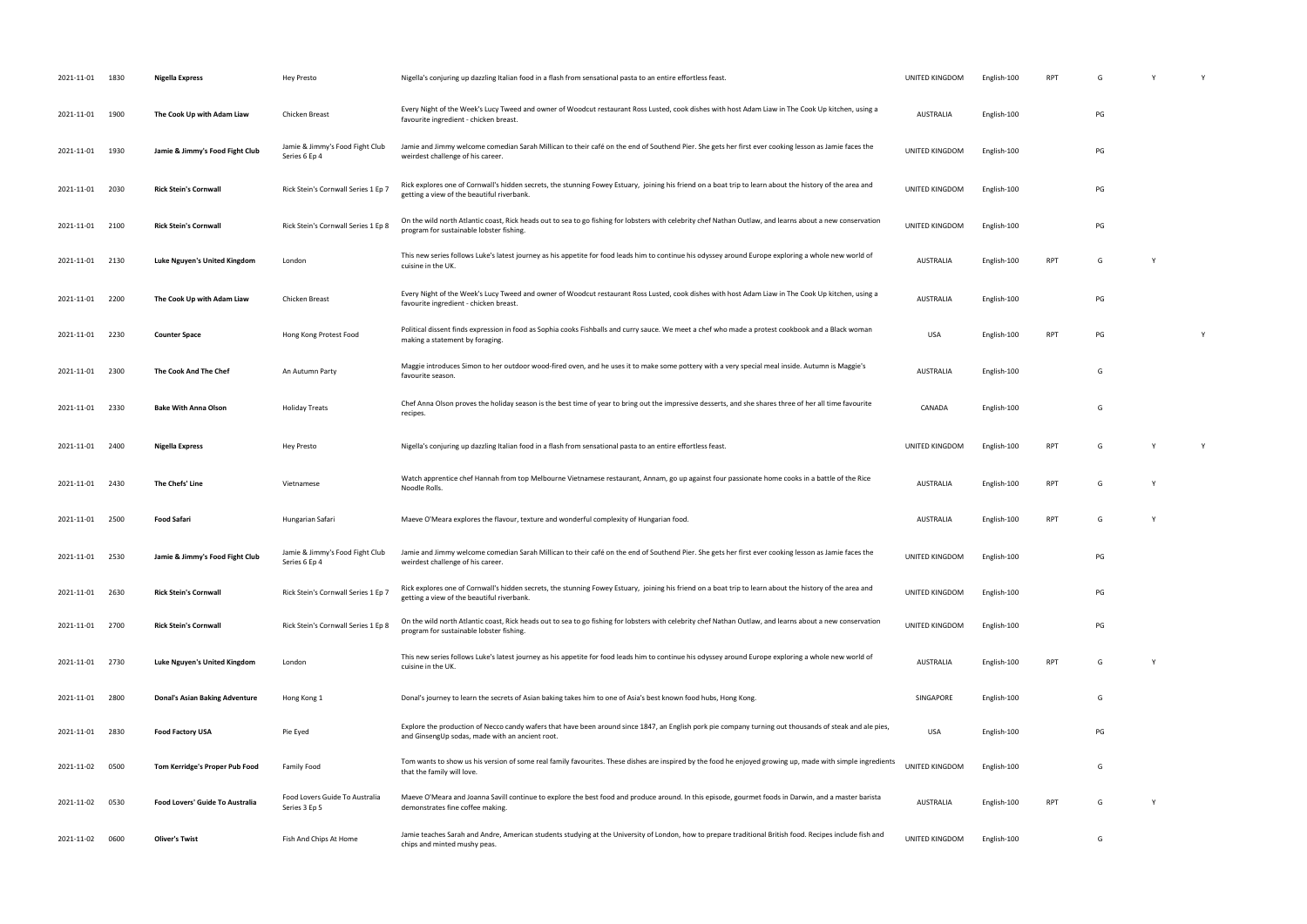| 2021-11-02 0630 |      | <b>Secret Meat Business</b>           | Italian                                          | From the small village of Telve in Italy and into your kitchen, Adrian's making one of his childhood favourites.                                                                                           | <b>AUSTRALIA</b> | English-100                                                               |            | G  |   |
|-----------------|------|---------------------------------------|--------------------------------------------------|------------------------------------------------------------------------------------------------------------------------------------------------------------------------------------------------------------|------------------|---------------------------------------------------------------------------|------------|----|---|
| 2021-11-02 0700 |      | Asia Unplated With Diana Chan         | Chinese                                          | Diana shows how easy it is to make a yum cha favourite at home as she prepares sesame balls with red bean filling, while chef Jacob Leung prepares soy,<br>orange and Chinese five-spice braised duck.     | <b>AUSTRALIA</b> | English-99;<br>Khmer-.25;<br>Mandarin-.25;<br>Thai-.25;<br>Vietnamese-.25 |            | G  |   |
| 2021-11-02 0730 |      | <b>Food Safari</b>                    | Hungarian Safari                                 | Maeve O'Meara explores the flavour, texture and wonderful complexity of Hungarian food.                                                                                                                    | <b>AUSTRALIA</b> | English-100                                                               | RPT        | G  |   |
| 2021-11-02      | 0800 | <b>Bake With Anna Olson</b>           | <b>Holiday Treats</b>                            | Chef Anna Olson proves the holiday season is the best time of year to bring out the impressive desserts, and she shares three of her all time favourite<br>recipes.                                        | CANADA           | English-100                                                               |            | G  |   |
| 2021-11-02      | 0830 | Jamie & Jimmy's Food Fight Club       | Jamie & Jimmy's Food Fight Club<br>Series 6 Ep 4 | Jamie and Jimmy welcome comedian Sarah Millican to their café on the end of Southend Pier. She gets her first ever cooking lesson as Jamie faces the<br>weirdest challenge of his career.                  | UNITED KINGDOM   | English-100                                                               |            | PG |   |
| 2021-11-02 0930 |      | <b>Rick Stein's Cornwall</b>          | Rick Stein's Cornwall Series 1 Ep 7              | Rick explores one of Cornwall's hidden secrets, the stunning Fowey Estuary, joining his friend on a boat trip to learn about the history of the area and<br>getting a view of the beautiful riverbank.     | UNITED KINGDOM   | English-100                                                               |            | PG |   |
| 2021-11-02      | 1000 | <b>Rick Stein's Cornwall</b>          | Rick Stein's Cornwall Series 1 Ep 8              | On the wild north Atlantic coast, Rick heads out to sea to go fishing for lobsters with celebrity chef Nathan Outlaw, and learns about a new conservation<br>program for sustainable lobster fishing.      | UNITED KINGDOM   | English-100                                                               |            | PG |   |
| 2021-11-02      | 1030 | Luke Nguyen's United Kingdom          | London                                           | This new series follows Luke's latest journey as his appetite for food leads him to continue his odyssey around Europe exploring a whole new world of<br>cuisine in the UK.                                | <b>AUSTRALIA</b> | English-100                                                               | <b>RPT</b> | G  |   |
| 2021-11-02 1100 |      | The Cook Up with Adam Liaw            | Chicken Breast                                   | Every Night of the Week's Lucy Tweed and owner of Woodcut restaurant Ross Lusted, cook dishes with host Adam Liaw in The Cook Up kitchen, using a<br>favourite ingredient - chicken breast.                | <b>AUSTRALIA</b> | English-100                                                               |            | PG |   |
| 2021-11-02 1130 |      | Nigella Express                       | Hey Presto                                       | Nigella's conjuring up dazzling Italian food in a flash from sensational pasta to an entire effortless feast.                                                                                              | UNITED KINGDOM   | English-100                                                               | <b>RPT</b> | G  | Y |
| 2021-11-02      | 1200 | <b>Food Safari</b>                    | Hungarian Safari                                 | Maeve O'Meara explores the flavour, texture and wonderful complexity of Hungarian food.                                                                                                                    | <b>AUSTRALIA</b> | English-100                                                               | <b>RPT</b> | G  |   |
| 2021-11-02      | 1230 | Asia Unplated With Diana Chan         | Chinese                                          | Diana shows how easy it is to make a yum cha favourite at home as she prepares sesame balls with red bean filling, while chef Jacob Leung prepares soy,<br>orange and Chinese five-spice braised duck.     | <b>AUSTRALIA</b> | English-99;<br>Khmer-.25;<br>Mandarin-.25;<br>Thai-.25;<br>Vietnamese-.25 |            | G  |   |
| 2021-11-02      | 1300 | <b>Bake With Anna Olson</b>           | <b>Holiday Treats</b>                            | Chef Anna Olson proves the holiday season is the best time of year to bring out the impressive desserts, and she shares three of her all time favourite<br>recipes.                                        | CANADA           | English-100                                                               |            | G  |   |
| 2021-11-02 1330 |      | <b>Donal's Asian Baking Adventure</b> | Hong Kong 2                                      | Daniel's in Hong Kong unravelling the story of the original 20th century cake trend - the classic egg tart or dan taat as it's known locally, a rich egg custard in<br>a shortcrust pastry base.           | SINGAPORE        | English-100                                                               |            | G  |   |
| 2021-11-02 1400 |      | <b>Food Factory USA</b>               | That's A Wrap                                    | Find out the story behind three US favourites - Bosco chocolate syrup and its blockbuster connection to Hollywood, Maria and Ricardo's flour tortillas, and<br>Mom Made's mac'n'cheese.                    | USA              | English-100                                                               |            | G  |   |
| 2021-11-02 1430 |      | Tom Kerridge's Proper Pub Food        | Christmas Food                                   | This is Christmas dinner Tom Kerridge style, with everything pushed that little bit further to make it a real celebration feast. Tom likes to keep it traditional<br>at Christmas and always cooks Turkey. | UNITED KINGDOM   | English-100                                                               |            | G  |   |
| 2021-11-02 1500 |      | Food Lovers' Guide To Australia       | Food Lovers Guide To Australia<br>Series 3 Ep 6  | Maeve O'Meara and Joanna Savill continue to explore the best food and produce around. In this episode, French cooking with home grown produce, and<br>Australian grown mustard seed.                       | <b>AUSTRALIA</b> | English-100                                                               | RPT        | G  |   |
| 2021-11-02 1530 |      | <b>Oliver's Twist</b>                 | Copper's Curries                                 | Jamie teaches members of the London police force how to prepare spicy foods, cellophane noodle salad, monkfish and mango lassi.                                                                            | UNITED KINGDOM   | English-100                                                               |            | G  |   |
| 2021-11-02      | 1600 | <b>Secret Meat Business</b>           | Chinese                                          | Adrian begins with a Singaporean classic, poached chicken with classic Asian flavours. Then, not your traditional high tea treat, Adrian prepares his famous<br>savoury scones with three meats.           | <b>AUSTRALIA</b> | English-100                                                               |            | G  |   |
|                 |      |                                       |                                                  |                                                                                                                                                                                                            |                  | English-99;<br>Khmer-.25;                                                 |            |    |   |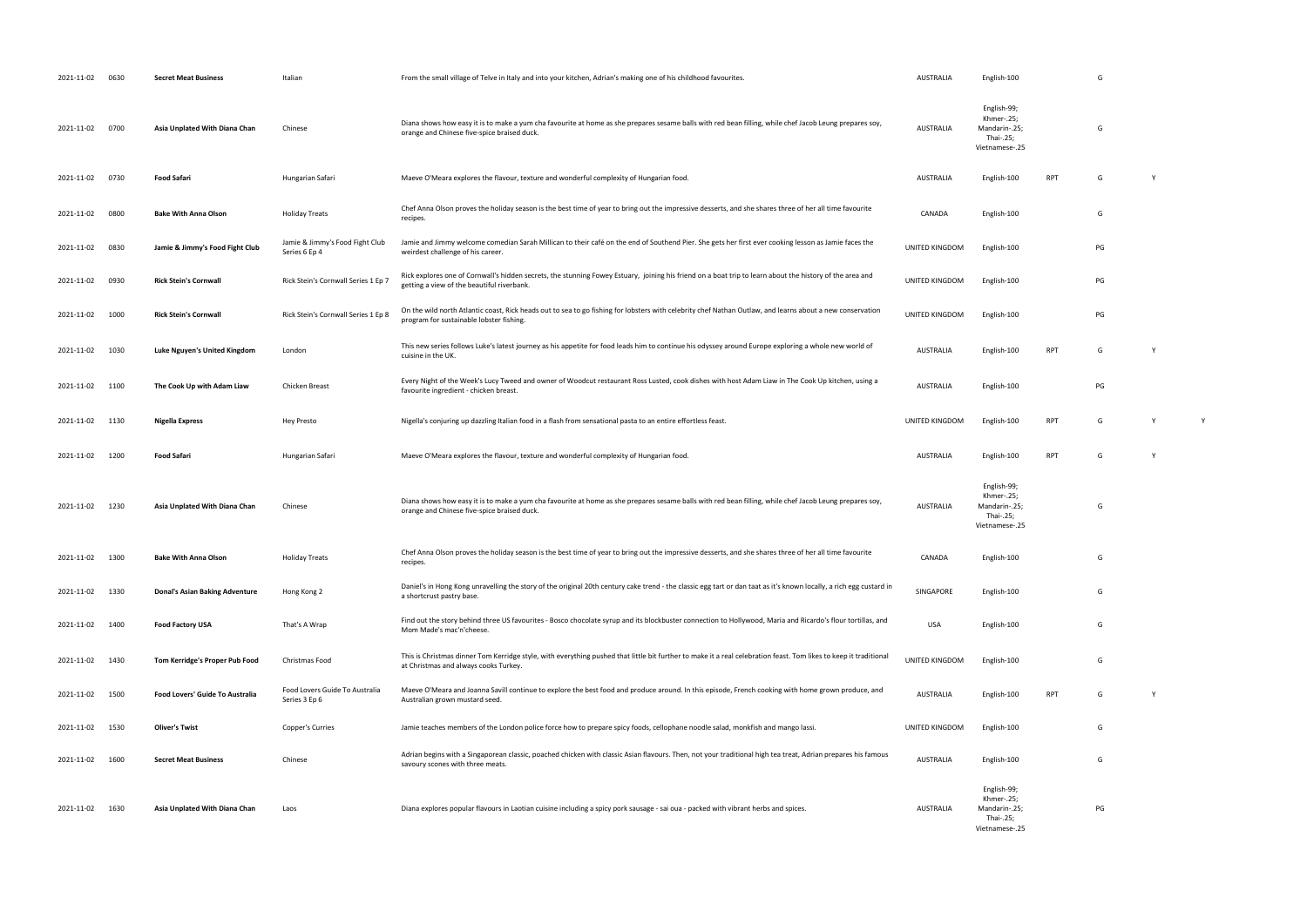| 2021-11-02      | 1700 | <b>Food Safari</b>                    | Sri Lankan Safari                | Hosted by Maeve O'Meara, this episode features acclaimed chef Peter Kuravita, and the queen of Asian cooking in Australia - Charmaine Solomon OAM.                                                | AUSTRALIA                  | English-100 | RPT        | G  |  |
|-----------------|------|---------------------------------------|----------------------------------|---------------------------------------------------------------------------------------------------------------------------------------------------------------------------------------------------|----------------------------|-------------|------------|----|--|
| 2021-11-02 1730 |      | The Cook And The Chef                 | <b>Autumn Fruit And Nuts</b>     | Its Autumn and the new seasons array of Fruit and Nuts sees Maggie and Simon whip up a collection of captivating flavours. For Maggie, Autumn means<br>Vintage in the Barossa.                    | <b>AUSTRALIA</b>           | English-100 |            | G  |  |
| 2021-11-02      | 1800 | <b>Bake With Anna Olson</b>           | <b>Festive Desserts</b>          | Chef Anna Olson shares some of her favourite recipes for festive cookies and treats. With Anna's help, you'll be set for your next festive cookie exchange.                                       | CANADA                     | English-100 |            | G  |  |
| 2021-11-02      | 1830 | Nigella Express                       | Workday Wonders                  | This episode Nigella cooks up perfect recipes for after work entertaining such as a fast food processor chocolate cake with a ready-made peppermint syrup<br>drizzle and a DIY Dinner.            | UNITED KINGDOM             | English-100 | <b>RPT</b> | G  |  |
| 2021-11-02      | 1900 | The Cook Up with Adam Liaw            | <b>Stir Fry</b>                  | TV presenter Jessica Rowe and food writer Tristan Lutze are in The Cook Up kitchen as they create their ultimate stir fry dishes with host Adam Liaw.                                             | <b>AUSTRALIA</b>           | English-100 |            | PG |  |
| 2021-11-02      | 1930 | <b>Giada Entertains</b>               | Jade Feel Good Party             | Giada serves a healthy, kid-friendly lunch for her daughter Jade and friends after a yoga and stretching class. The young guests are treated to lemon chicken<br>and cheddar-stuffed cauliflower. | <b>USA</b>                 | English-100 |            | PG |  |
| 2021-11-02      | 2000 | David Rocco's Dolce Africa            | Last Supper In Lalibela Ethiopia | Nestled in the northern foothills of Ethiopia is the remote small town of Lalibela. It's considered one of the holiest places in the world, especially during the<br>Easter week celebrations.    | CANADA                     | English-100 |            | PG |  |
| 2021-11-02      | 2030 | John Torode's Korean Food Tour        | Fish And Sea                     | John travels south to Busan, a lively beach city on the South coast, which has Korea's best and biggest seafood market. At Jagalchi market, he samples the<br>mackerel for breakfast.             | UNITED KINGDOM             | English-100 |            | PG |  |
| 2021-11-02 2130 |      | Luke Nguyen's United Kingdom          | Wiltshire                        | Luke heads South West to historic Wiltshire. He travels through the stunning countryside to Devizes and creates a mouth watering lamb shoulder with wild<br>garlic salsa verde.                   | AUSTRALIA                  | English-100 | <b>RPT</b> | G  |  |
| 2021-11-02      | 2200 | The Cook Up with Adam Liaw            | <b>Stir Fry</b>                  | TV presenter Jessica Rowe and food writer Tristan Lutze are in The Cook Up kitchen as they create their ultimate stir fry dishes with host Adam Liaw.                                             | AUSTRALIA                  | English-100 |            | PG |  |
| 2021-11-02      | 2230 | <b>Counter Space</b>                  | Spain's Table Steaks             | From aging oxen to 3D printed steaks, we explore the future of meat. Sophia elevates beef with compound butter, meets a Vegan Butcher and a Venezuelan<br>making a 'Trump Burger'.                | <b>USA</b>                 | English-100 | RPT        | M  |  |
| 2021-11-02 2300 |      | The Cook And The Chef                 | <b>Autumn Fruit And Nuts</b>     | Its Autumn and the new seasons array of Fruit and Nuts sees Maggie and Simon whip up a collection of captivating flavours. For Maggie, Autumn means<br>Vintage in the Barossa.                    | <b>AUSTRALIA</b>           | English-100 |            | G  |  |
| 2021-11-02 2330 |      | <b>Bake With Anna Olson</b>           | <b>Festive Desserts</b>          | Chef Anna Olson shares some of her favourite recipes for festive cookies and treats. With Anna's help, you'll be set for your next festive cookie exchange.                                       | CANADA                     | English-100 |            | G  |  |
| 2021-11-02 2400 |      | <b>Nigella Express</b>                | Workday Wonders                  | This episode Nigella cooks up perfect recipes for after work entertaining such as a fast food processor chocolate cake with a ready-made peppermint syrup<br>drizzle and a DIY Dinner.            | UNITED KINGDOM English-100 |             | RPT        |    |  |
| 2021-11-02 2430 |      | The Chefs' Line                       | Vietnamese                       | Watch station chef Danton from top Melbourne Vietnamese restaurant, Annam, go up against three passionate home cooks in the ultimate Lemongrass<br>Chicken challenge.                             | <b>AUSTRALIA</b>           | English-100 | <b>RPT</b> | G  |  |
| 2021-11-02      | 2500 | <b>Food Safari</b>                    | Sri Lankan Safari                | Hosted by Maeve O'Meara, this episode features acclaimed chef Peter Kuravita, and the queen of Asian cooking in Australia - Charmaine Solomon OAM.                                                | <b>AUSTRALIA</b>           | English-100 | <b>RPT</b> | G  |  |
| 2021-11-02 2530 |      | <b>Giada Entertains</b>               | Jade Feel Good Party             | Giada serves a healthy, kid-friendly lunch for her daughter Jade and friends after a yoga and stretching class. The young guests are treated to lemon chicken<br>and cheddar-stuffed cauliflower. | <b>USA</b>                 | English-100 |            | PG |  |
| 2021-11-02      | 2600 | David Rocco's Dolce Africa            | Last Supper In Lalibela Ethiopia | Nestled in the northern foothills of Ethiopia is the remote small town of Lalibela. It's considered one of the holiest places in the world, especially during the<br>Easter week celebrations.    | CANADA                     | English-100 |            | PG |  |
| 2021-11-02      | 2630 | John Torode's Korean Food Tour        | Fish And Sea                     | John travels south to Busan, a lively beach city on the South coast, which has Korea's best and biggest seafood market. At Jagalchi market, he samples the<br>mackerel for breakfast.             | UNITED KINGDOM             | English-100 |            | PG |  |
| 2021-11-02      | 2730 | Luke Nguyen's United Kingdom          | Wiltshire                        | Luke heads South West to historic Wiltshire. He travels through the stunning countryside to Devizes and creates a mouth watering lamb shoulder with wild<br>garlic salsa verde.                   | <b>AUSTRALIA</b>           | English-100 | <b>RPT</b> | G  |  |
| 2021-11-02      | 2800 | <b>Donal's Asian Baking Adventure</b> | Hong Kong 2                      | Daniel's in Hong Kong unravelling the story of the original 20th century cake trend - the classic egg tart or dan taat as it's known locally, a rich egg custard in<br>a shortcrust pastry base.  | SINGAPORE                  | English-100 |            | G  |  |
| 2021-11-02      | 2830 | <b>Food Factory USA</b>               | That's A Wrap                    | Find out the story behind three US favourites - Bosco chocolate syrup and its blockbuster connection to Hollywood, Maria and Ricardo's flour tortillas, and<br>Mom Made's mac'n'cheese.           | <b>USA</b>                 | English-100 |            | G  |  |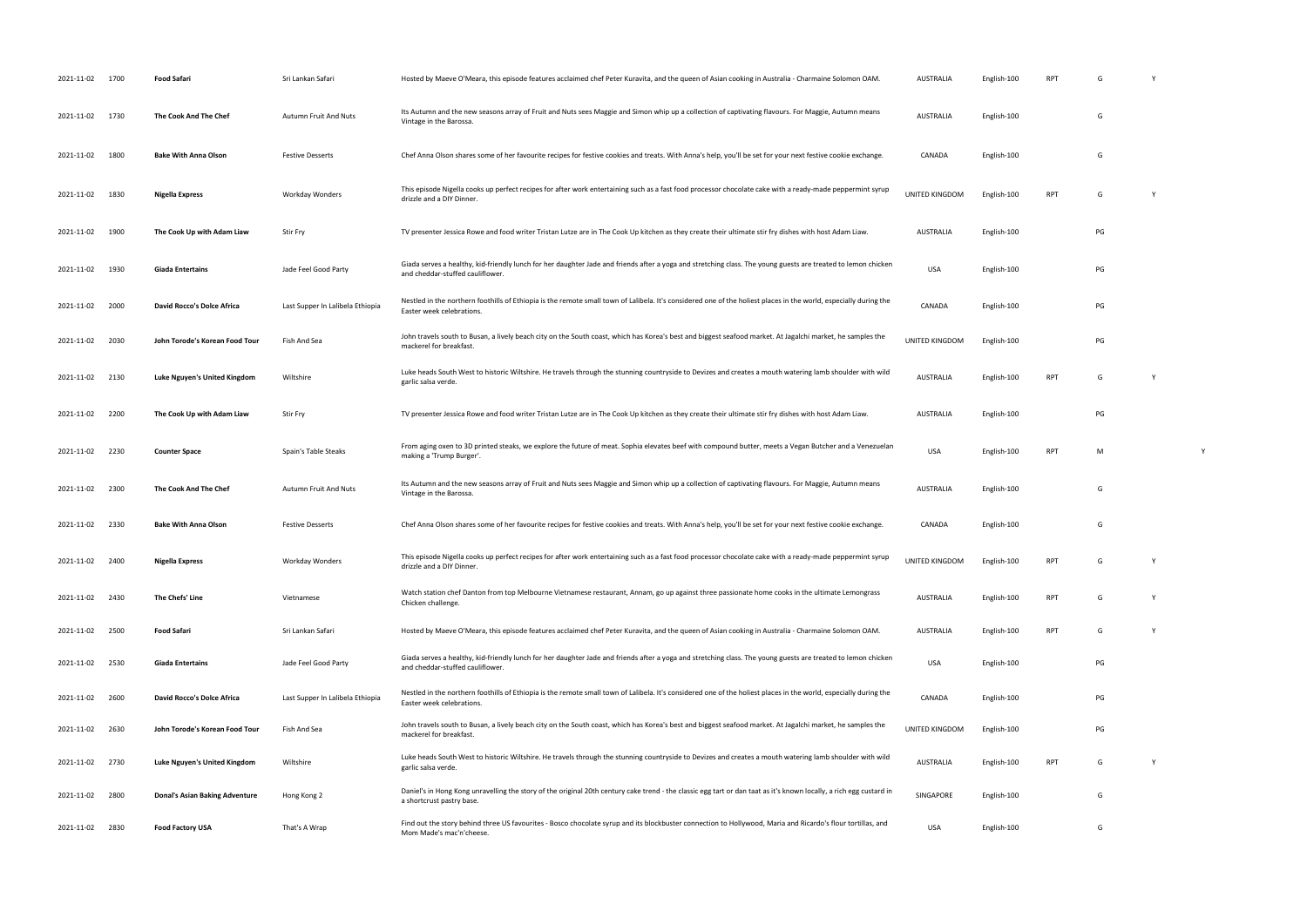| 2021-11-03      | 0500 | Tom Kerridge's Proper Pub Food        | Christmas Food                                  | This is Christmas dinner Tom Kerridge style, with everything pushed that little bit further to make it a real celebration feast. Tom likes to keep it traditional<br>at Christmas and always cooks Turkey | UNITED KINGDOM   | English-100                                                               |            | G  |   |
|-----------------|------|---------------------------------------|-------------------------------------------------|-----------------------------------------------------------------------------------------------------------------------------------------------------------------------------------------------------------|------------------|---------------------------------------------------------------------------|------------|----|---|
| 2021-11-03      | 0530 | Food Lovers' Guide To Australia       | Food Lovers Guide To Australia<br>Series 3 Ep 6 | Maeve O'Meara and Joanna Savill continue to explore the best food and produce around. In this episode, French cooking with home grown produce, and<br>Australian grown mustard seed.                      | AUSTRALIA        | English-100                                                               | RPT        | G  | Y |
| 2021-11-03      | 0600 | <b>Oliver's Twist</b>                 | Copper's Curries                                | Jamie teaches members of the London police force how to prepare spicy foods, cellophane noodle salad, monkfish and mango lassi.                                                                           | UNITED KINGDOM   | English-100                                                               |            | G  |   |
| 2021-11-03      | 0630 | <b>Secret Meat Business</b>           | Chinese                                         | Adrian begins with a Singaporean classic, poached chicken with classic Asian flavours. Then, not your traditional high tea treat, Adrian prepares his famous<br>savoury scones with three meats.          | AUSTRALIA        | English-100                                                               |            | G  |   |
| 2021-11-03      | 0700 | Asia Unplated With Diana Chan         | Laos                                            | Diana explores popular flavours in Laotian cuisine including a spicy pork sausage - sai oua - packed with vibrant herbs and spices.                                                                       | <b>AUSTRALIA</b> | English-99;<br>Khmer-.25;<br>Mandarin-.25;<br>Thai-.25;<br>Vietnamese-.25 |            | PG |   |
| 2021-11-03      | 0730 | <b>Food Safari</b>                    | Sri Lankan Safari                               | Hosted by Maeve O'Meara, this episode features acclaimed chef Peter Kuravita, and the queen of Asian cooking in Australia - Charmaine Solomon OAM.                                                        | AUSTRALIA        | English-100                                                               | RPT        | G  | Y |
| 2021-11-03      | 0800 | <b>Bake With Anna Olson</b>           | <b>Festive Desserts</b>                         | Chef Anna Olson shares some of her favourite recipes for festive cookies and treats. With Anna's help, you'll be set for your next festive cookie exchange.                                               | CANADA           | English-100                                                               |            | G  |   |
| 2021-11-03      | 0830 | <b>Giada Entertains</b>               | Jade Feel Good Party                            | Giada serves a healthy, kid-friendly lunch for her daughter Jade and friends after a yoga and stretching class. The young guests are treated to lemon chicken<br>and cheddar-stuffed cauliflower.         | <b>USA</b>       | English-100                                                               |            | PG |   |
| 2021-11-03      | 0900 | David Rocco's Dolce Africa            | Last Supper In Lalibela Ethiopia                | Nestled in the northern foothills of Ethiopia is the remote small town of Lalibela. It's considered one of the holiest places in the world, especially during the<br>Easter week celebrations.            | CANADA           | English-100                                                               |            | PG |   |
| 2021-11-03      | 0930 | John Torode's Korean Food Tour        | Fish And Sea                                    | John travels south to Busan, a lively beach city on the South coast, which has Korea's best and biggest seafood market. At Jagalchi market, he samples the<br>mackerel for breakfast.                     | UNITED KINGDOM   | English-100                                                               |            | PG |   |
| 2021-11-03      | 1030 | Luke Nguyen's United Kingdom          | Wiltshire                                       | Luke heads South West to historic Wiltshire. He travels through the stunning countryside to Devizes and creates a mouth watering lamb shoulder with wild<br>garlic salsa verde.                           | AUSTRALIA        | English-100                                                               | <b>RPT</b> | G  |   |
| 2021-11-03      | 1100 | The Cook Up with Adam Liaw            | <b>Stir Fry</b>                                 | TV presenter Jessica Rowe and food writer Tristan Lutze are in The Cook Up kitchen as they create their ultimate stir fry dishes with host Adam Liaw.                                                     | AUSTRALIA        | English-100                                                               |            | PG |   |
| 2021-11-03 1130 |      | <b>Nigella Express</b>                | Workday Wonders                                 | This episode Nigella cooks up perfect recipes for after work entertaining such as a fast food processor chocolate cake with a ready-made peppermint syrup<br>drizzle and a DIY Dinner.                    | UNITED KINGDOM   | English-100                                                               | <b>RPT</b> | G  |   |
| 2021-11-03 1200 |      | Food Safari                           | Sri Lankan Safari                               | Hosted by Maeve O'Meara, this episode features acclaimed chef Peter Kuravita, and the queen of Asian cooking in Australia - Charmaine Solomon OAM.                                                        | AUSTRALIA        | English-100                                                               | <b>RPT</b> | G  |   |
| 2021-11-03      | 1230 | Asia Unplated With Diana Chan         | Laos                                            | Diana explores popular flavours in Laotian cuisine including a spicy pork sausage - sai oua - packed with vibrant herbs and spices.                                                                       | AUSTRALIA        | English-99;<br>Khmer-.25;<br>Mandarin-.25;<br>Thai-.25;<br>Vietnamese-.25 |            | PG |   |
| 2021-11-03 1300 |      | <b>Delia's How To Cook</b>            | Potato, The                                     | A filling staple in meals around the world, Delia shows there is much more to the humble spud than chips.                                                                                                 | UNITED KINGDOM   | English-100                                                               |            | G  |   |
| 2021-11-03      | 1330 | <b>Donal's Asian Baking Adventure</b> | Singapore 1                                     | Donal heads to Singapore, and begins his stay with tea, toast and kaya jam and a boiled egg at a traditional kopitiam cafe - a classic Singaporean breakfast.                                             | SINGAPORE        | English-100                                                               |            | G  |   |
| 2021-11-03 1400 |      | <b>Food Factory USA</b>               | Got Your Goat                                   | Explore the production of Shriver's salt water taffy, Coach Farms goats cheese, and a Massachusetts factory that produces nearly a million thin mints in a<br>single batch.                               | <b>USA</b>       | English-100                                                               |            | G  |   |
| 2021-11-03      | 1430 | Tom Kerridge's Best Ever Dishes       | Crowd Pleasers                                  | Tom's serving up some great crowd pleasing dishes, perfect for sharing with mates at a party. However, there are no canapes on this menu - Tom likes to<br>make proper hearty food for his guests.        | UNITED KINGDOM   | English-100                                                               |            | PG |   |
| 2021-11-03      | 1500 | Food Lovers' Guide To Australia       | Food Lovers Guide To Australia<br>Series 3 Ep 7 | Maeve O'Meara and Joanna Savill continue to explore the best food and produce around. In this episode, chestnut trees in the alps, new organic produce,<br>and eel farming in New England.                | AUSTRALIA        | English-100                                                               | RPT        | G  |   |
| 2021-11-03 1530 |      | <b>Oliver's Twist</b>                 | <b>Scrumptious And Sinful</b>                   | Models Jasmine, Vicki, and Polly all love to indulge in scrumptious high carb dinners, so Jamie cooks carpaccio with baby beets, tagliatelle with saffron and<br>lime and basil sorbet for them.          | UNITED KINGDOM   | English-100                                                               |            | PG |   |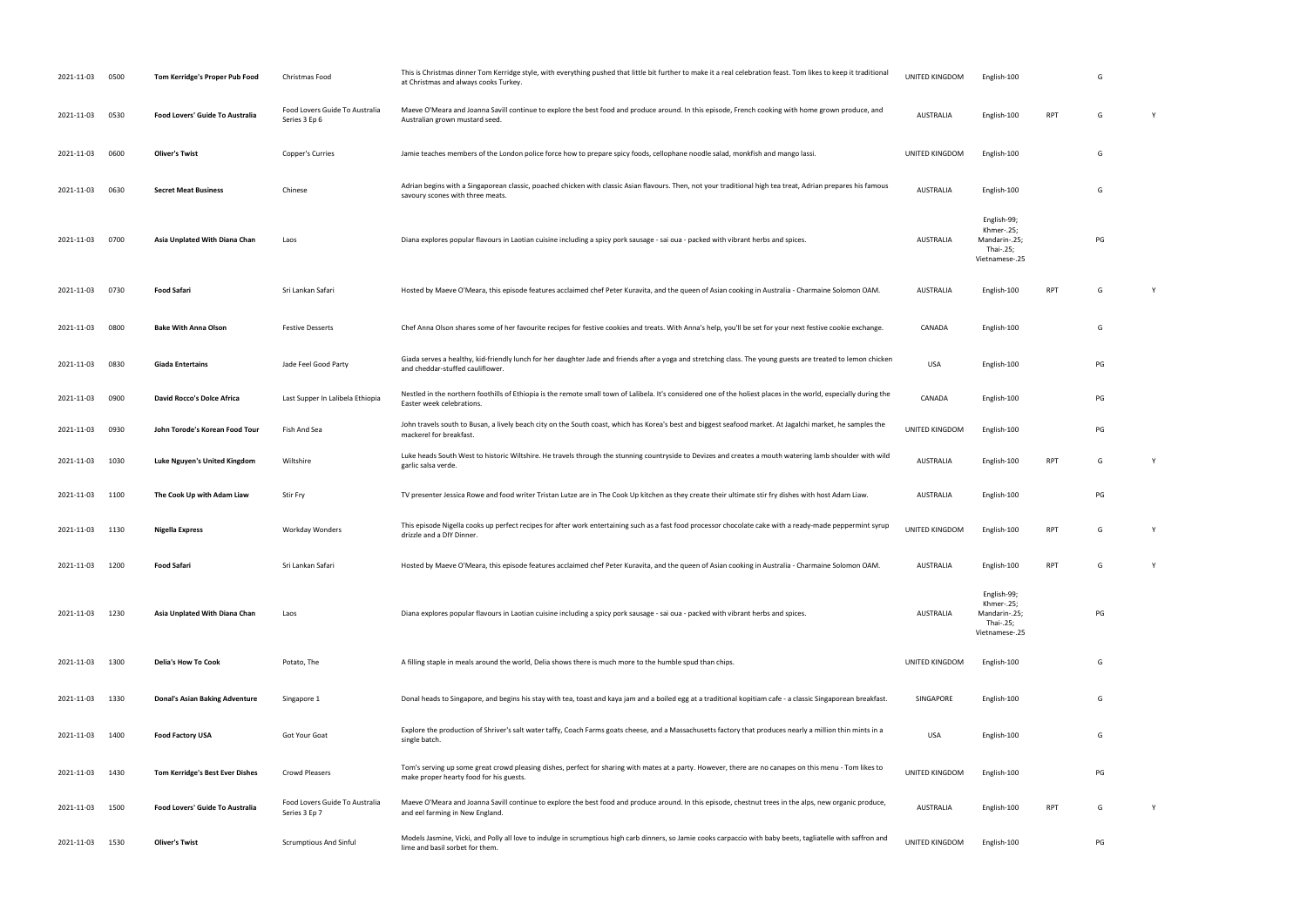| 2021-11-03      | 1600 | <b>Secret Meat Business</b>    | <b>World Meats</b>             | Watch out, Adrian's wielding a sword. This time to skewer and woodfire quail kebabs. Then, tender tripe is served with Caribbean spice, chilli and pirate<br>rum.                                                                               | <b>AUSTRALIA</b> | English-100                                                               |            | G  |   |  |
|-----------------|------|--------------------------------|--------------------------------|-------------------------------------------------------------------------------------------------------------------------------------------------------------------------------------------------------------------------------------------------|------------------|---------------------------------------------------------------------------|------------|----|---|--|
| 2021-11-03      | 1630 | Asia Unplated With Diana Chan  | South Indian                   | Diana focuses on the foods of Southern India. Chef Jacob Leung prepares red onion bhajis with yoghurt dipping sauce and chef Sarah Todd shares her recipe<br>for Kerala-style crispy prawns.                                                    | <b>AUSTRALIA</b> | English-99;<br>Khmer-.25;<br>Mandarin-.25;<br>Thai-.25;<br>Vietnamese-.25 |            | G  |   |  |
| 2021-11-03 1700 |      | <b>Food Safari</b>             | <b>Brazilian Safari</b>        | Food Safari is an enticing blend of exotic food with down to earth practicality. Tonight Maeve OMeara explores the flavour, texture and complexity of<br>Brazilian food.                                                                        | <b>AUSTRALIA</b> | English-100                                                               | <b>RPT</b> | G  | Y |  |
| 2021-11-03 1730 |      | The Cook And The Chef          | Autumn Fruit And Veg           | Simon takes some new seasons vegetables and shows us how to pickle ginger and daikon, while Maggie uses ginger to make an eggplant salad.                                                                                                       | <b>AUSTRALIA</b> | English-100                                                               |            | PG |   |  |
| 2021-11-03      | 1800 | <b>Bake With Anna Olson</b>    | Lemon Cakes                    | Chef Anna Olson explores the delicious world of lemon cakes. After chocolate and vanilla, lemon cakes are the most popular and Anna shares three delicious<br>recipes.                                                                          | CANADA           | English-100                                                               |            | G  |   |  |
| 2021-11-03      | 1830 | Nigella Express                | On The Run                     | Nigella whips up a minimum effort portable picnic with marinaded buttermilk chicken drumsticks, crunchy New Orleans coleslaw and deeply chocolaty<br>rocky road bars.                                                                           | UNITED KINGDOM   | English-100                                                               | RPT        | G  | Y |  |
| 2021-11-03      | 1900 | The Cook Up with Adam Liaw     | Olive Oil                      | TV presenter Jan Fran and Melbourne's Maha Bar's Shane Delia join host Adam Liaw in The Cook Up kitchen as they create some classic dishes using olive oil.                                                                                     | AUSTRALIA        | English-100                                                               |            | PG |   |  |
| 2021-11-03      | 1930 | <b>Licence To Grill</b>        | United Way Bbq                 | Rob has auctioned off his barbeque talents to the United Way and the charitable people who bought his dinner have a feast awaiting them. Rob serves up<br>tandoori prawns and charred yellow tomato soup.                                       | CANADA           | English-100                                                               |            | PG |   |  |
| 2021-11-03      | 2000 | <b>Licence To Grill</b>        | Chinese Food Bbq               | Rob creates his own version of Chinese takeaway on the barbeque with Chinese-style ribs, five-spice beef skewers, chicken in black bean sauce, scallops with<br>bok choy, and noodle salad.                                                     | CANADA           | English-100                                                               |            | PG |   |  |
| 2021-11-03      | 2030 | <b>Tom Kerridge's Barbeque</b> |                                | Tom Kerridge's Barbeque Series 1 Ep Tom brings on the vibes of a beach holiday with an incredible seafood feast from his barbeque at the bottom of his garden. The intense heat of hot coals is<br>perfect for cooking up a huge seafood plate. | UNITED KINGDOM   | English-100                                                               |            | PG |   |  |
| 2021-11-03      | 2100 | <b>Food Safari Fire</b>        | Food Safari Fire Series 1 Ep 5 | Maeve O'Meara seeks out delicious recipes from across the subcontinent to Armenia - tandoori chicken, prawns, naan, lamb kebabs and an elaborate roast<br>pumpkin.                                                                              | <b>AUSTRALIA</b> | English-100                                                               | <b>RPT</b> | G  | Y |  |
| 2021-11-03      | 2130 | Luke Nguyen's United Kingdom   | Wiltshire, Hampshire And Devon | Luke continues his journey through Wiltshire and into Hampshire setting up a stall in Winchester farmers' markets and learns the secrets behind Salisbury's<br>oldest pub.                                                                      | <b>AUSTRALIA</b> | English-100                                                               | <b>RPT</b> | G  | Y |  |
| 2021-11-03      | 2200 | The Cook Up with Adam Liaw     | Olive Oil                      | TV presenter Jan Fran and Melbourne's Maha Bar's Shane Delia join host Adam Liaw in The Cook Up kitchen as they create some classic dishes using olive oil.                                                                                     | <b>AUSTRALIA</b> | English-100                                                               |            | PG |   |  |
| 2021-11-03 2230 |      | <b>Counter Space</b>           | Yemen's Conflict Coffee        | A family brings coffee from a warzone to Michigan. Sophia bakes glazed coffee bundt cakes and meets the Monk of Mohka. Plus, a social experiment in Black<br>history with black coffee.                                                         | USA              | English-100                                                               | <b>RPT</b> | PG |   |  |
| 2021-11-03 2300 |      | The Cook And The Chef          | Autumn Fruit And Veg           | Simon takes some new seasons vegetables and shows us how to pickle ginger and daikon, while Maggie uses ginger to make an eggplant salad.                                                                                                       | <b>AUSTRALIA</b> | English-100                                                               |            | PG |   |  |
| 2021-11-03 2330 |      | <b>Bake With Anna Olson</b>    | Lemon Cakes                    | Chef Anna Olson explores the delicious world of lemon cakes. After chocolate and vanilla, lemon cakes are the most popular and Anna shares three delicious<br>recipes.                                                                          | CANADA           | English-100                                                               |            | G  |   |  |
| 2021-11-03 2400 |      | Nigella Express                | On The Run                     | Nigella whips up a minimum effort portable picnic with marinaded buttermilk chicken drumsticks, crunchy New Orleans coleslaw and deeply chocolaty<br>rocky road bars.                                                                           | UNITED KINGDOM   | English-100                                                               | <b>RPT</b> | G  | Y |  |
| 2021-11-03      | 2430 | The Chefs' Line                | Vietnamese                     | Watch sous chef Judy from top Melbourne Vietnamese restaurant, Annam, go up against three remaining home cooks in a bid to make the most delicious<br>Coconut Dessert.                                                                          | <b>AUSTRALIA</b> | English-100                                                               | <b>RPT</b> | G  | Y |  |
| 2021-11-03      | 2500 | <b>Food Safari</b>             | Brazilian Safari               | Food Safari is an enticing blend of exotic food with down to earth practicality. Tonight Maeve OMeara explores the flavour, texture and complexity of<br>Brazilian food.                                                                        | <b>AUSTRALIA</b> | English-100                                                               | RPT        | G  | Y |  |
| 2021-11-03 2530 |      | <b>Licence To Grill</b>        | United Way Bbq                 | Rob has auctioned off his barbeque talents to the United Way and the charitable people who bought his dinner have a feast awaiting them. Rob serves up<br>tandoori prawns and charred yellow tomato soup.                                       | CANADA           | English-100                                                               |            | PG |   |  |
| 2021-11-03 2600 |      | <b>Licence To Grill</b>        | Chinese Food Bbq               | Rob creates his own version of Chinese takeaway on the barbeque with Chinese-style ribs, five-spice beef skewers, chicken in black bean sauce, scallops with<br>bok choy, and noodle salad.                                                     | CANADA           | English-100                                                               |            | PG |   |  |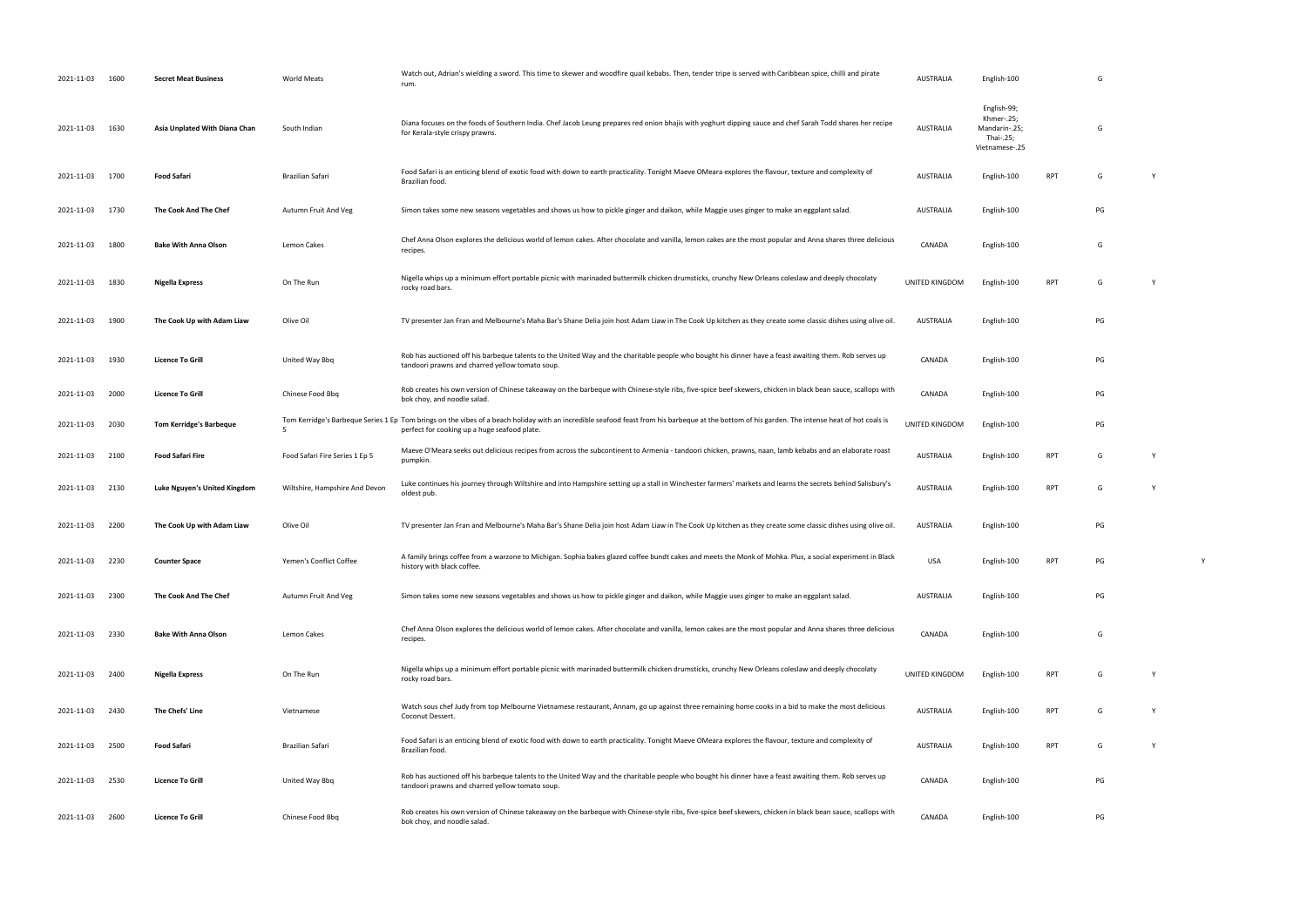| 2021-11-03      | 2630 | Tom Kerridge's Barbeque         | .5                                              | Tom Kerridge's Barbeque Series 1 Ep Tom brings on the vibes of a beach holiday with an incredible seafood feast from his barbeque at the bottom of his garden. The intense heat of hot coals is<br>perfect for cooking up a huge seafood plate. | UNITED KINGDOM   | English-100                                                               |            | PG |   |
|-----------------|------|---------------------------------|-------------------------------------------------|-------------------------------------------------------------------------------------------------------------------------------------------------------------------------------------------------------------------------------------------------|------------------|---------------------------------------------------------------------------|------------|----|---|
| 2021-11-03      | 2700 | <b>Food Safari Fire</b>         | Food Safari Fire Series 1 Ep 5                  | Maeve O'Meara seeks out delicious recipes from across the subcontinent to Armenia - tandoori chicken, prawns, naan, lamb kebabs and an elaborate roast<br>pumpkin.                                                                              | AUSTRALIA        | English-100                                                               | <b>RPT</b> | G  | Y |
| 2021-11-03      | 2730 | Luke Nguyen's United Kingdom    | Wiltshire, Hampshire And Devon                  | Luke continues his journey through Wiltshire and into Hampshire setting up a stall in Winchester farmers' markets and learns the secrets behind Salisbury's<br>oldest pub.                                                                      | AUSTRALIA        | English-100                                                               | <b>RPT</b> | G  | Y |
| 2021-11-03      | 2800 | Donal's Asian Baking Adventure  | Singapore 1                                     | Donal heads to Singapore, and begins his stay with tea, toast and kaya jam and a boiled egg at a traditional kopitiam cafe - a classic Singaporean breakfast.                                                                                   | SINGAPORE        | English-100                                                               |            | G  |   |
| 2021-11-03      | 2830 | <b>Food Factory USA</b>         | Got Your Goat                                   | Explore the production of Shriver's salt water taffy, Coach Farms goats cheese, and a Massachusetts factory that produces nearly a million thin mints in a<br>single batch.                                                                     | <b>USA</b>       | English-100                                                               |            | G  |   |
| 2021-11-04      | 0500 | Tom Kerridge's Best Ever Dishes | Crowd Pleasers                                  | Tom's serving up some great crowd pleasing dishes, perfect for sharing with mates at a party. However, there are no canapes on this menu - Tom likes to<br>make proper hearty food for his guests.                                              | UNITED KINGDOM   | English-100                                                               |            | PG |   |
| 2021-11-04      | 0530 | Food Lovers' Guide To Australia | Food Lovers Guide To Australia<br>Series 3 Ep 7 | Maeve O'Meara and Joanna Savill continue to explore the best food and produce around. In this episode, chestnut trees in the alps, new organic produce,<br>and eel farming in New England.                                                      | AUSTRALIA        | English-100                                                               | <b>RPT</b> | G  |   |
| 2021-11-04      | 0600 | <b>Oliver's Twist</b>           | <b>Scrumptious And Sinful</b>                   | Models Jasmine, Vicki, and Polly all love to indulge in scrumptious high carb dinners, so Jamie cooks carpaccio with baby beets, tagliatelle with saffron and<br>lime and basil sorbet for them.                                                | UNITED KINGDOM   | English-100                                                               |            | PG |   |
| 2021-11-04      | 0630 | <b>Secret Meat Business</b>     | <b>World Meats</b>                              | Watch out, Adrian's wielding a sword. This time to skewer and woodfire quail kebabs. Then, tender tripe is served with Caribbean spice, chilli and pirate<br>rum.                                                                               | <b>AUSTRALIA</b> | English-100                                                               |            | G  |   |
| 2021-11-04      | 0700 | Asia Unplated With Diana Chan   | South Indian                                    | Diana focuses on the foods of Southern India. Chef Jacob Leung prepares red onion bhajis with yoghurt dipping sauce and chef Sarah Todd shares her recipe<br>for Kerala-style crispy prawns.                                                    | AUSTRALIA        | English-99;<br>Khmer-.25;<br>Mandarin-.25;<br>Thai-.25;<br>Vietnamese-.25 |            | G  |   |
| 2021-11-04 0730 |      | <b>Food Safari</b>              | Brazilian Safari                                | Food Safari is an enticing blend of exotic food with down to earth practicality. Tonight Maeve OMeara explores the flavour, texture and complexity of<br>Brazilian food.                                                                        | AUSTRALIA        | English-100                                                               | RPT        | G  | Y |
| 2021-11-04      | 0800 | <b>Bake With Anna Olson</b>     | Lemon Cakes                                     | Chef Anna Olson explores the delicious world of lemon cakes. After chocolate and vanilla, lemon cakes are the most popular and Anna shares three delicious<br>recipes.                                                                          | CANADA           | English-100                                                               |            | G  |   |
| 2021-11-04      | 0830 | <b>Licence To Grill</b>         | United Way Bbq                                  | Rob has auctioned off his barbeque talents to the United Way and the charitable people who bought his dinner have a feast awaiting them. Rob serves up<br>tandoori prawns and charred yellow tomato soup.                                       | CANADA           | English-100                                                               |            | PG |   |
| 2021-11-04      | 0900 | <b>Licence To Grill</b>         | Chinese Food Bbq                                | Rob creates his own version of Chinese takeaway on the barbeque with Chinese-style ribs, five-spice beef skewers, chicken in black bean sauce, scallops with<br>bok choy, and noodle salad.                                                     | CANADA           | English-100                                                               |            | PG |   |
| 2021-11-04      | 0930 | <b>Tom Kerridge's Barbeque</b>  | 5                                               | Tom Kerridge's Barbeque Series 1 Ep Tom brings on the vibes of a beach holiday with an incredible seafood feast from his barbeque at the bottom of his garden. The intense heat of hot coals is<br>perfect for cooking up a huge seafood plate. | UNITED KINGDOM   | English-100                                                               |            | PG |   |
| 2021-11-04      | 1000 | <b>Food Safari Fire</b>         | Food Safari Fire Series 1 Ep 5                  | Maeve O'Meara seeks out delicious recipes from across the subcontinent to Armenia - tandoori chicken, prawns, naan, lamb kebabs and an elaborate roast<br>pumpkin.                                                                              | AUSTRALIA        | English-100                                                               | <b>RPT</b> | G  | Y |
| 2021-11-04      | 1030 | Luke Nguyen's United Kingdom    | Wiltshire, Hampshire And Devon                  | Luke continues his journey through Wiltshire and into Hampshire setting up a stall in Winchester farmers' markets and learns the secrets behind Salisbury's<br>oldest pub.                                                                      | AUSTRALIA        | English-100                                                               | <b>RPT</b> | G  | Y |
| 2021-11-04      | 1100 | The Cook Up with Adam Liaw      | Olive Oil                                       | TV presenter Jan Fran and Melbourne's Maha Bar's Shane Delia join host Adam Liaw in The Cook Up kitchen as they create some classic dishes using olive oil                                                                                      | AUSTRALIA        | English-100                                                               |            | PG |   |
| 2021-11-04      | 1130 | <b>Nigella Express</b>          | On The Run                                      | Nigella whips up a minimum effort portable picnic with marinaded buttermilk chicken drumsticks, crunchy New Orleans coleslaw and deeply chocolaty<br>rocky road bars.                                                                           | UNITED KINGDOM   | English-100                                                               | <b>RPT</b> | G  | Y |
| 2021-11-04      | 1200 | <b>Food Safari</b>              | Brazilian Safari                                | Food Safari is an enticing blend of exotic food with down to earth practicality. Tonight Maeve OMeara explores the flavour, texture and complexity of<br>Brazilian food.                                                                        | AUSTRALIA        | English-100                                                               | <b>RPT</b> | G  |   |
| 2021-11-04      | 1230 | Asia Unplated With Diana Chan   | South Indian                                    | Diana focuses on the foods of Southern India. Chef Jacob Leung prepares red onion bhajis with yoghurt dipping sauce and chef Sarah Todd shares her recipe<br>for Kerala-style crispy prawns.                                                    | <b>AUSTRALIA</b> | English-99;<br>Khmer-.25;<br>Mandarin-.25;<br>Thai-.25;<br>Vietnamese-.25 |            | G  |   |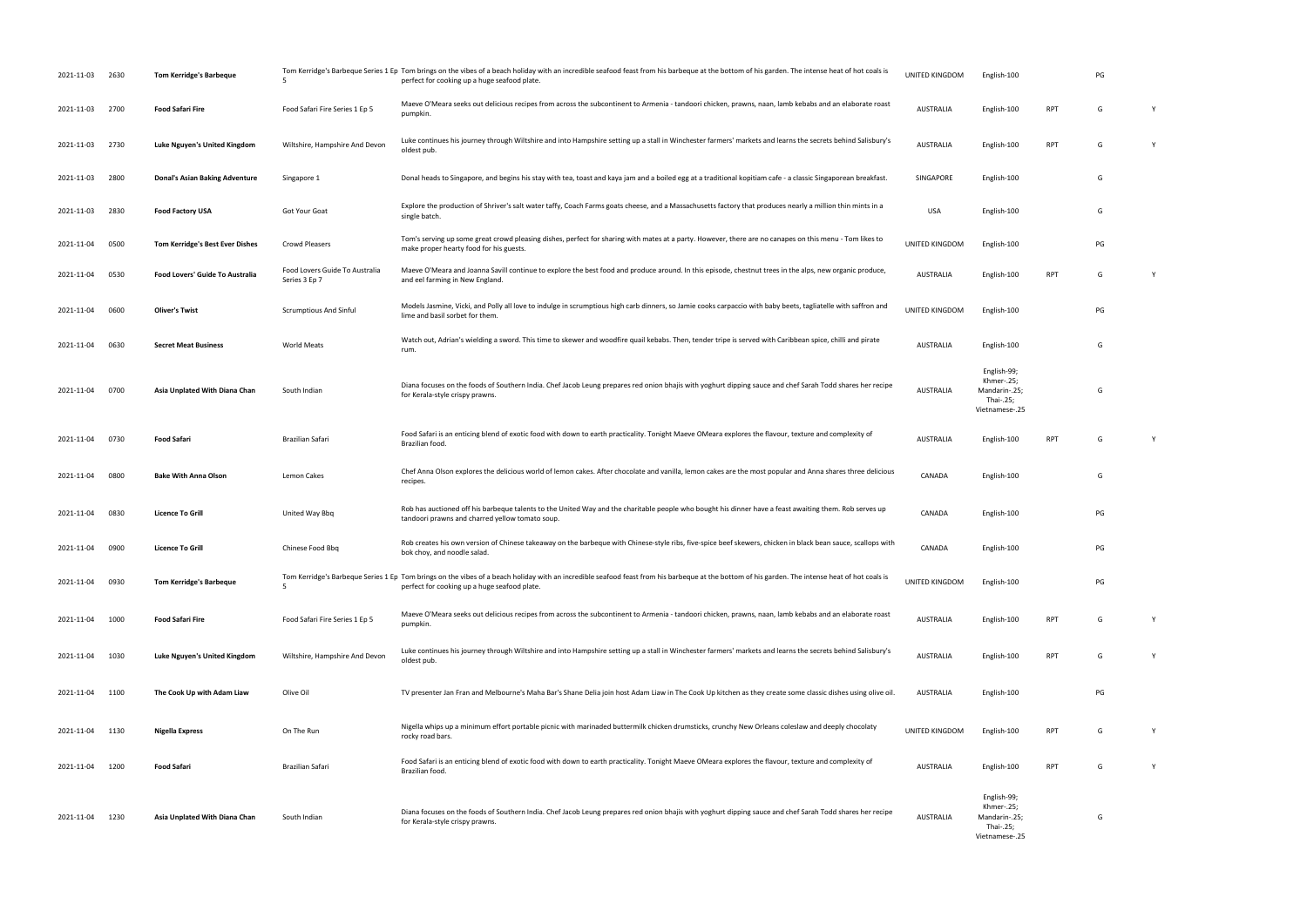| 2021-11-04 1300 |      | Delia's How To Cook                   | Pasta                                               | Delia gives viewers the lowdown on the simple techniques of cooking good pasta to achieve the perfect Italian meal.                                                                                      | UNITED KINGDOM   | English-100                                                               |            | G  |   |
|-----------------|------|---------------------------------------|-----------------------------------------------------|----------------------------------------------------------------------------------------------------------------------------------------------------------------------------------------------------------|------------------|---------------------------------------------------------------------------|------------|----|---|
| 2021-11-04 1330 |      | <b>Donal's Asian Baking Adventure</b> | Singapore 2                                         | Another famous Malaysian bread is roti, usually served and energetically stretched and cooked on a griddle at street stalls, a knack Donal tries to master.                                              | SINGAPORE        | English-100                                                               |            | G  |   |
| 2021-11-04      | 1400 | <b>Food Factory USA</b>               | Going Nuts In This Place!                           | Explore the production of Highliner cod fish which transforms mountains of cod into 300 million ready-to-eat 'fillets' every year, and meet Peanut Chews,<br>the nutty Philadelphia-born candy bar.      | <b>USA</b>       | English-100                                                               |            | G  |   |
| 2021-11-04      | 1430 | Tom Kerridge's Best Ever Dishes       | Takeaway                                            | Tom creates dishes inspired by some of his favourite takeaway foods. This is the kind of casual grab-and-go food that puts a smile on people's faces.                                                    | UNITED KINGDOM   | English-100                                                               |            | PG |   |
| 2021-11-04      | 1500 | Food Lovers' Guide To Australia       | Food Lovers Guide To Australia<br>Series 3 Ep 8     | Maeve O'Meara and Joanna Savill continue to explore the best food and produce around. In this episode, ocean trout, stuffed zucchini flowers, and an<br>Ethiopian feast.                                 | <b>AUSTRALIA</b> | English-100                                                               | <b>RPT</b> | G  | Y |
| 2021-11-04      | 1530 | <b>Oliver's Twist</b>                 | <b>Great Packed Lunches</b>                         | Bicycle couriers Steven and David pedal all day long in London and usually only eat sandwiches to keep them going. Jamie shows them how to prepare tasty<br>lunches.                                     | UNITED KINGDOM   | English-100                                                               |            | G  |   |
| 2021-11-04      | 1600 | <b>Secret Meat Business</b>           | Argentinean                                         | Adrian is up to his elbows in beef ribs, taking a traditional Argentinean dish to a whole new level.                                                                                                     | AUSTRALIA        | English-100                                                               |            | G  |   |
| 2021-11-04      | 1630 | Asia Unplated With Diana Chan         | Thai                                                | Diana explores the balance of salty, sweet, and sour flavours that is fundamental in Thai cuisine. Chef Adam D'Sylva perfects this harmony of flavours with<br>his seared tuna with nahm jim.            | <b>AUSTRALIA</b> | English-99;<br>Khmer-.25;<br>Mandarin-.25;<br>Thai-.25;<br>Vietnamese-.25 |            | G  |   |
| 2021-11-04 1700 |      | <b>Food Safari</b>                    | Korean Safari                                       | Maeve O'Meara visits Chung Jae Lee at Mapo Korean Restaurant - voted Adelaide's top Asian restaurant.                                                                                                    | <b>AUSTRALIA</b> | English-100                                                               | RPT        | G  | Y |
| 2021-11-04      | 1730 | The Cook And The Chef                 | <b>Favourite Things</b>                             | Maggie takes us crabbing with her grandchildren and shows us from sea to pot why these blue crabs are a favourite. Simon's favourite is chilli which he<br>sources with the help of two Malaysian chefs. | <b>AUSTRALIA</b> | English-100                                                               |            | G  |   |
| 2021-11-04      | 1800 | <b>Bake With Anna Olson</b>           | <b>Nut Cookies</b>                                  | Chef Anna Olson loves the combination of nuts and cookies - they go hand in hand. She uses nuts to create three different and delicious styles of cookies.                                               | CANADA           | English-100                                                               |            | G  |   |
| 2021-11-04      | 1830 | Nigella Express                       | Get Up And Go                                       | Kick start the day with unbeatable fast and fabulous breakfasts. From weekend parties to pancake feasts, working breakfasts, solo comforts and wake up<br>shakes, Nigella's got mornings covered.        | UNITED KINGDOM   | English-100                                                               | <b>RPT</b> | G  | Y |
| 2021-11-04 1900 |      | The Cook Up with Adam Liaw            | Cherries                                            | Australian food icon Lyndey Milan and Fabbrica chef Hugh Piper are in The Cook Up kitchen with host Adam Liaw as they cook dishes using an Aussie<br>summer favourite ingredient - cherries!             | <b>AUSTRALIA</b> | English-100                                                               |            | PG |   |
| 2021-11-04      | 1930 | Our Food, Our Family                  | Blytt-Jorden Family, The                            | Michela Chiappa is on the stunning Gower coast to meet and eat with an unexpected community of newcomers to the area. The Blytt-Jordens are three<br>generations of Norwegians who have moved there.     | UNITED KINGDOM   | English-100                                                               |            | G  |   |
| 2021-11-04      | 2000 | <b>India Unplated</b>                 | Diwali                                              | This episode celebrates Diwali - a festival of lights and one of the major festivals celebrated in India, and no celebration in India is complete without food.                                          | <b>AUSTRALIA</b> | English-100                                                               |            | PG | Y |
| 2021-11-04      | 2030 | Adam & Poh's Malaysia In Australia    | Adam & Poh's Malaysia In Australia<br>Series 1 Ep 5 | Adam and Poh head to Tasmania to meet Joe and Hawa Hartley, agricultural scientists with an interesting hobby. Joe is trying to grow rice from Hawa's<br>homeland of Malaysia, in Tasmania.              | AUSTRALIA        | English-100                                                               |            | PG | Y |
| 2021-11-04      | 2100 | <b>Rick Stein's French Odyssey</b>    | Rick Stein's French Odyssey Series 1<br>Ep 1        | Award-winning chef Rick Stein's in France for a gastronomic journey through the waterways of France, travelling by barge on the Canal du Midi from<br>Bordeaux to Marseilles for the best food and wine. | UNITED KINGDOM   | English-100                                                               |            | G  |   |
| 2021-11-04      | 2130 | Luke Nguyen's United Kingdom          | Cornwall                                            | Venturing out with local Newquay fisherman Phil, Luke helps catch spiny spider crabs and cooks up Asian-inspired crab cakes.                                                                             | AUSTRALIA        | English-100                                                               | RPT        | G  | Y |
| 2021-11-04 2200 |      | The Cook Up with Adam Liaw            | Cherries                                            | Australian food icon Lyndey Milan and Fabbrica chef Hugh Piper are in The Cook Up kitchen with host Adam Liaw as they cook dishes using an Aussie<br>summer favourite ingredient - cherries!             | <b>AUSTRALIA</b> | English-100                                                               |            | PG |   |
| 2021-11-04 2230 |      | <b>Counter Space</b>                  | France Dying On The Vine                            | Champagne makers grapple with the pandemic as Sophia cooks fennel crusted pork with champagne and grape sauce. We meet a bubbly empress while Taji<br>hangs with a boozy treat dealer.                   | USA              | English-100                                                               | <b>RPT</b> | PG |   |
| 2021-11-04 2300 |      | The Cook And The Chef                 | <b>Favourite Things</b>                             | Maggie takes us crabbing with her grandchildren and shows us from sea to pot why these blue crabs are a favourite. Simon's favourite is chilli which he<br>sources with the help of two Malaysian chefs. | <b>AUSTRALIA</b> | English-100                                                               |            | G  |   |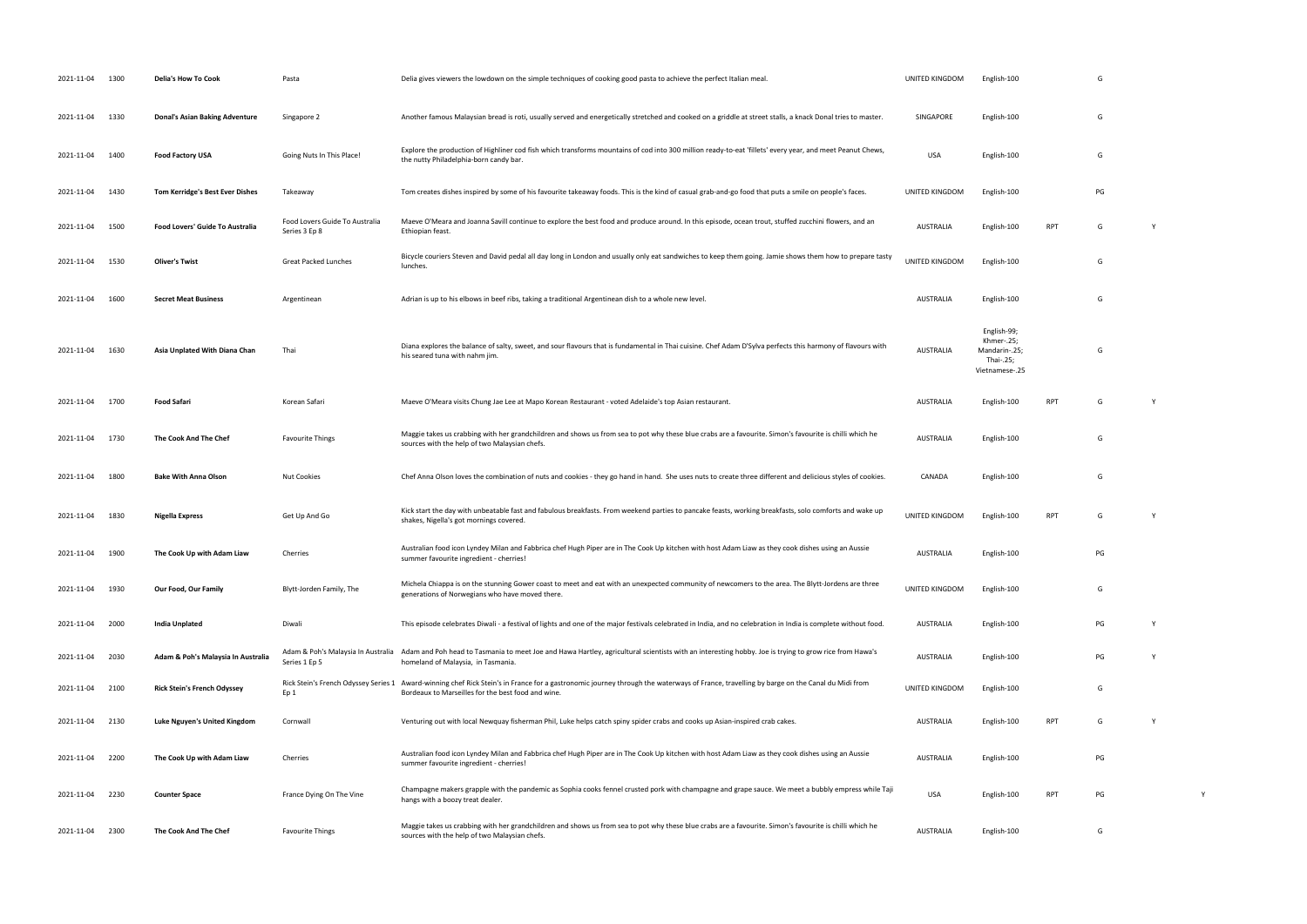| 2021-11-04 | 2330 | <b>Bake With Anna Olson</b>            | <b>Nut Cookies</b>                              | Chef Anna Olson loves the combination of nuts and cookies - they go hand in hand. She uses nuts to create three different and delicious styles of cookies.                                                                                    | CANADA           | English-100                                                               |            | G  |   |
|------------|------|----------------------------------------|-------------------------------------------------|-----------------------------------------------------------------------------------------------------------------------------------------------------------------------------------------------------------------------------------------------|------------------|---------------------------------------------------------------------------|------------|----|---|
| 2021-11-04 | 2400 | Nigella Express                        | Get Up And Go                                   | Kick start the day with unbeatable fast and fabulous breakfasts. From weekend parties to pancake feasts, working breakfasts, solo comforts and wake up<br>shakes, Nigella's got mornings covered.                                             | UNITED KINGDOM   | English-100                                                               | <b>RPT</b> | G  | Y |
| 2021-11-04 | 2430 | The Chefs' Line                        | Vietnamese                                      | Watch Head Chef Jerry Mai from top Melbourne Vietnamese restaurant, Annam, face off against this week's final home cook. Things really heat up in the<br>battle of the Hot and Sour Soups.                                                    | <b>AUSTRALIA</b> | English-100                                                               | <b>RPT</b> | G  |   |
| 2021-11-04 | 2500 | Food Safari                            | Korean Safari                                   | Maeve O'Meara visits Chung Jae Lee at Mapo Korean Restaurant - voted Adelaide's top Asian restaurant.                                                                                                                                         | <b>AUSTRALIA</b> | English-100                                                               | <b>RPT</b> | G  | Y |
| 2021-11-04 | 2530 | Our Food, Our Family                   | Blytt-Jorden Family, The                        | Michela Chiappa is on the stunning Gower coast to meet and eat with an unexpected community of newcomers to the area. The Blytt-Jordens are three<br>generations of Norwegians who have moved there.                                          | UNITED KINGDOM   | English-100                                                               |            | G  |   |
| 2021-11-04 | 2600 | <b>India Unplated</b>                  | Diwali                                          | This episode celebrates Diwali - a festival of lights and one of the major festivals celebrated in India, and no celebration in India is complete without food.                                                                               | <b>AUSTRALIA</b> | English-100                                                               |            | PG |   |
| 2021-11-04 | 2630 | Adam & Poh's Malaysia In Australia     | Series 1 Ep 5                                   | Adam & Poh's Malaysia In Australia Adam and Poh head to Tasmania to meet Joe and Hawa Hartley, agricultural scientists with an interesting hobby. Joe is trying to grow rice from Hawa's<br>homeland of Malaysia, in Tasmania.                | <b>AUSTRALIA</b> | English-100                                                               |            | PG | Y |
| 2021-11-04 | 2700 | <b>Rick Stein's French Odyssey</b>     | Ep 1                                            | Rick Stein's French Odyssey Series 1 Award-winning chef Rick Stein's in France for a gastronomic journey through the waterways of France, travelling by barge on the Canal du Midi from<br>Bordeaux to Marseilles for the best food and wine. | UNITED KINGDOM   | English-100                                                               |            | G  |   |
| 2021-11-04 | 2730 | Luke Nguyen's United Kingdom           | Cornwall                                        | Venturing out with local Newquay fisherman Phil, Luke helps catch spiny spider crabs and cooks up Asian-inspired crab cakes.                                                                                                                  | <b>AUSTRALIA</b> | English-100                                                               | <b>RPT</b> | G  |   |
| 2021-11-04 | 2800 | <b>Donal's Asian Baking Adventure</b>  | Singapore 2                                     | Another famous Malaysian bread is roti, usually served and energetically stretched and cooked on a griddle at street stalls, a knack Donal tries to master.                                                                                   | SINGAPORE        | English-100                                                               |            | G  |   |
| 2021-11-04 | 2830 | <b>Food Factory USA</b>                | Going Nuts In This Place!                       | Explore the production of Highliner cod fish which transforms mountains of cod into 300 million ready-to-eat 'fillets' every year, and meet Peanut Chews,<br>the nutty Philadelphia-born candy bar.                                           | <b>USA</b>       | English-100                                                               |            | G  |   |
| 2021-11-05 | 0500 | <b>Tom Kerridge's Best Ever Dishes</b> | Takeaway                                        | Tom creates dishes inspired by some of his favourite takeaway foods. This is the kind of casual grab-and-go food that puts a smile on people's faces.                                                                                         | UNITED KINGDOM   | English-100                                                               |            | PG |   |
| 2021-11-05 | 0530 | Food Lovers' Guide To Australia        | Food Lovers Guide To Australia<br>Series 3 Ep 8 | Maeve O'Meara and Joanna Savill continue to explore the best food and produce around. In this episode, ocean trout, stuffed zucchini flowers, and an<br>Ethiopian feast.                                                                      | <b>AUSTRALIA</b> | English-100                                                               | <b>RPT</b> | G  |   |
| 2021-11-05 | 0600 | <b>Oliver's Twist</b>                  | Great Packed Lunches                            | Bicycle couriers Steven and David pedal all day long in London and usually only eat sandwiches to keep them going. Jamie shows them how to prepare tasty<br>lunches.                                                                          | UNITED KINGDOM   | English-100                                                               |            | G  |   |
| 2021-11-05 | 0630 | <b>Secret Meat Business</b>            | Argentinean                                     | Adrian is up to his elbows in beef ribs, taking a traditional Argentinean dish to a whole new level.                                                                                                                                          | <b>AUSTRALIA</b> | English-100                                                               |            | G  |   |
| 2021-11-05 | 0700 | Asia Unplated With Diana Chan          | Thai                                            | Diana explores the balance of salty, sweet, and sour flavours that is fundamental in Thai cuisine. Chef Adam D'Sylva perfects this harmony of flavours with<br>his seared tuna with nahm jim.                                                 | <b>AUSTRALIA</b> | English-99;<br>Khmer-.25;<br>Mandarin-.25;<br>Thai-.25;<br>Vietnamese-.25 |            | G  |   |
| 2021-11-05 | 0730 | <b>Food Safari</b>                     | Korean Safari                                   | Maeve O'Meara visits Chung Jae Lee at Mapo Korean Restaurant - voted Adelaide's top Asian restaurant.                                                                                                                                         | <b>AUSTRALIA</b> | English-100                                                               | <b>RPT</b> | G  |   |
| 2021-11-05 | 0800 | <b>Bake With Anna Olson</b>            | <b>Nut Cookies</b>                              | Chef Anna Olson loves the combination of nuts and cookies - they go hand in hand. She uses nuts to create three different and delicious styles of cookies.                                                                                    | CANADA           | English-100                                                               |            | G  |   |
| 2021-11-05 | 0830 | Our Food, Our Family                   | Blytt-Jorden Family, The                        | Michela Chiappa is on the stunning Gower coast to meet and eat with an unexpected community of newcomers to the area. The Blytt-Jordens are three<br>generations of Norwegians who have moved there.                                          | UNITED KINGDOM   | English-100                                                               |            | G  |   |
| 2021-11-05 | 0900 | India Unplated                         | Diwali                                          | This episode celebrates Diwali - a festival of lights and one of the major festivals celebrated in India, and no celebration in India is complete without food.                                                                               | <b>AUSTRALIA</b> | English-100                                                               |            | PG | Y |
| 2021-11-05 | 0930 | Adam & Poh's Malaysia In Australia     | Series 1 Ep 5                                   | Adam & Poh's Malaysia In Australia Adam and Poh head to Tasmania to meet Joe and Hawa Hartley, agricultural scientists with an interesting hobby. Joe is trying to grow rice from Hawa's<br>homeland of Malaysia, in Tasmania.                | <b>AUSTRALIA</b> | English-100                                                               |            | PG | Y |
| 2021-11-05 | 1000 | <b>Rick Stein's French Odyssey</b>     | Ep 1                                            | Rick Stein's French Odyssey Series 1 Award-winning chef Rick Stein's in France for a gastronomic journey through the waterways of France, travelling by barge on the Canal du Midi from<br>Bordeaux to Marseilles for the best food and wine. | UNITED KINGDOM   | English-100                                                               |            | G  |   |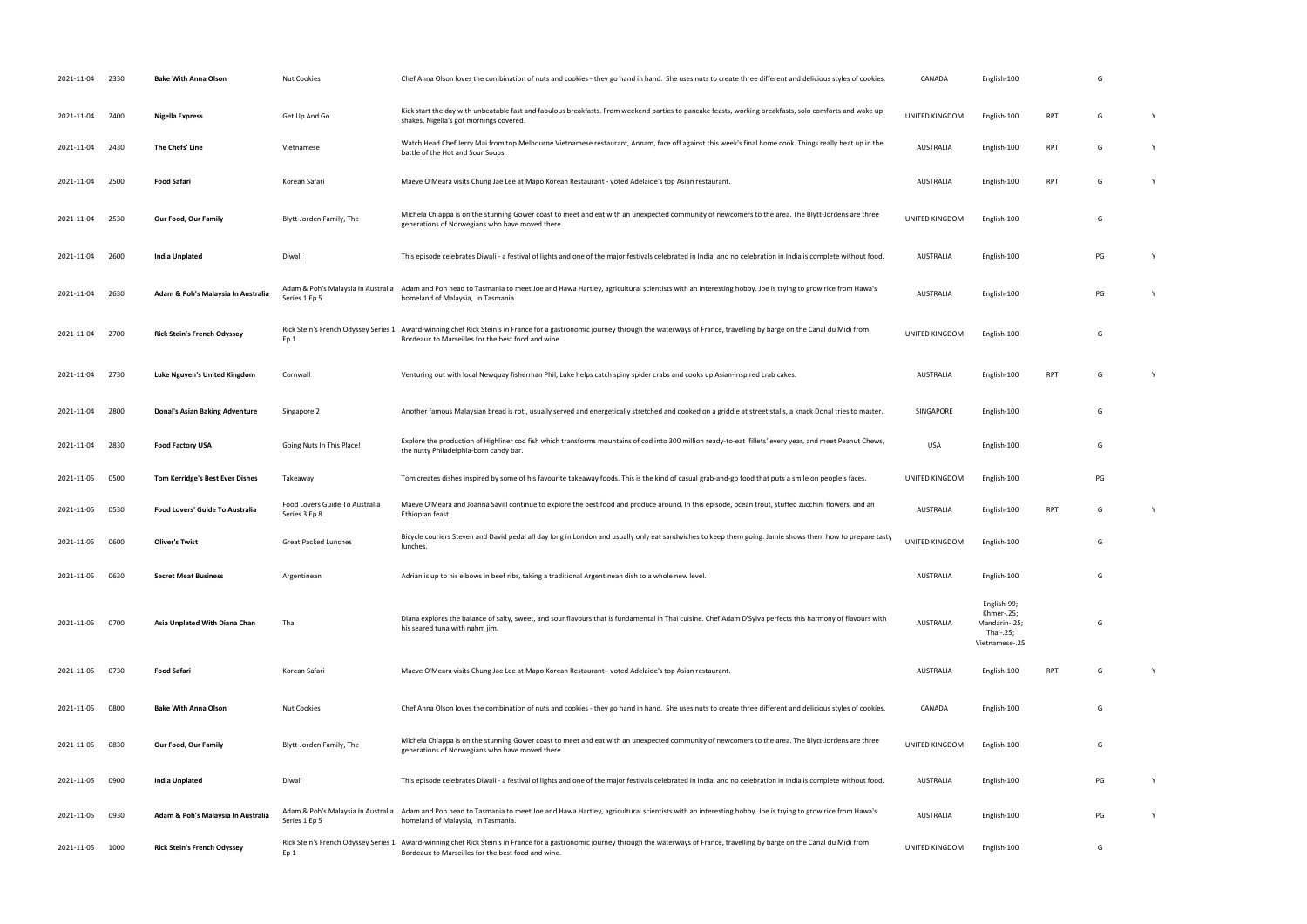| 2021-11-05      | 1030 | Luke Nguyen's United Kingdom           | Cornwall                                           | Venturing out with local Newquay fisherman Phil, Luke helps catch spiny spider crabs and cooks up Asian-inspired crab cakes.                                                                      | AUSTRALIA      | English-100                                                               | <b>RPT</b> | G  |   |  |
|-----------------|------|----------------------------------------|----------------------------------------------------|---------------------------------------------------------------------------------------------------------------------------------------------------------------------------------------------------|----------------|---------------------------------------------------------------------------|------------|----|---|--|
| 2021-11-05 1100 |      | The Cook Up with Adam Liaw             | Cherries                                           | Australian food icon Lyndey Milan and Fabbrica chef Hugh Piper are in The Cook Up kitchen with host Adam Liaw as they cook dishes using an Aussie<br>summer favourite ingredient - cherries!      | AUSTRALIA      | English-100                                                               |            | PG |   |  |
| 2021-11-05 1130 |      | <b>Nigella Express</b>                 | Get Up And Go                                      | Kick start the day with unbeatable fast and fabulous breakfasts. From weekend parties to pancake feasts, working breakfasts, solo comforts and wake up<br>shakes, Nigella's got mornings covered. | UNITED KINGDOM | English-100                                                               | <b>RPT</b> | G  | Y |  |
| 2021-11-05      | 1200 | <b>Food Safari</b>                     | Korean Safari                                      | Maeve O'Meara visits Chung Jae Lee at Mapo Korean Restaurant - voted Adelaide's top Asian restaurant.                                                                                             | AUSTRALIA      | English-100                                                               | <b>RPT</b> | G  | Y |  |
| 2021-11-05      | 1230 | Asia Unplated With Diana Chan          | Thai                                               | Diana explores the balance of salty, sweet, and sour flavours that is fundamental in Thai cuisine. Chef Adam D'Sylva perfects this harmony of flavours with<br>his seared tuna with nahm jim.     | AUSTRALIA      | English-99;<br>Khmer-.25;<br>Mandarin-.25;<br>Thai-.25;<br>Vietnamese-.25 |            | G  |   |  |
| 2021-11-05      | 1300 | Delia's How To Cook                    | Rice                                               | Many cooks have trouble with rice, but not if they follow Delia's fail-safe advice and, above all, her golden rule - leave it alone.                                                              | UNITED KINGDOM | English-100                                                               |            | G  |   |  |
| 2021-11-05 1330 |      | <b>Donal's Asian Baking Adventure</b>  | Melaka, Malaysia                                   | Malaysia has a distinguished history of baking and sweet treats have long been part of the Malaysian day. Donal arrives in the historical city of Melaka.                                         | SINGAPORE      | English-100                                                               |            | G  |   |  |
| 2021-11-05      | 1400 | <b>Food Factory USA</b>                | Holy Cannoli!                                      | Visit the Cheez Doodles empire where 44,000 cheesy balls are baked and sprayed with liquid cheese every minute.                                                                                   | <b>USA</b>     | English-100                                                               |            | PG |   |  |
| 2021-11-05      | 1430 | <b>Tom Kerridge's Best Ever Dishes</b> | Weekend Specials                                   | This episode is all about dishes for the weekend - when you've got a bit more time to enjoy being in the kitchen and cook yourself something extra special to<br>share with family and friends.   | UNITED KINGDOM | English-100                                                               |            | PG |   |  |
| 2021-11-05      | 1500 | Food Lovers' Guide To Australia        | Food Lovers Guide To Australia<br>Series 3 Ep 9    | Maeve O'Meara and Joanna Savill continue to explore the best food and produce around. In this episode, Lebanese food in country NSW, Cantonese<br>cooking, and Barossa Valley food and wine.      | AUSTRALIA      | English-100                                                               | <b>RPT</b> | G  | Y |  |
| 2021-11-05      | 1530 | Oliver's Twist                         | Kitchen Builders                                   | Jamie treats the men renovating his flat to a 'thank you' meal. Dishes include chick pea and leek soup, braised lamb shanks, and English trifle.                                                  | UNITED KINGDOM | English-100                                                               |            | G  |   |  |
| 2021-11-05      | 1600 | <b>Secret Meat Business</b>            | Japanese                                           | Japanese pancakes at their finest. This combination of chicken, soba noodles and traditional flavours makes for a super impressive dish.                                                          | AUSTRALIA      | English-100                                                               |            | G  |   |  |
| 2021-11-05 1630 |      | Asia Unplated With Diana Chan          | Vietnamese                                         | Diana delves into the vibrant and healthy flavours of Vietnamese cooking. She's joined in the kitchen by Khanh Ong and together they create cha gio re.                                           | AUSTRALIA      | English-99;<br>Khmer-.25;<br>Mandarin-.25;<br>Thai-.25;<br>Vietnamese-.25 |            | G  |   |  |
| 2021-11-05 1700 |      | <b>Food Safari</b>                     | Mauritian Safari                                   | Features the best in food the world has to offer. Tonight, Maeve O'Meara visits Jocelyn Riviere (formerly of Kirketon Dining Room).                                                               | AUSTRALIA      | English-100                                                               | <b>RPT</b> | G  | Y |  |
| 2021-11-05      | 1730 | The Cook And The Chef                  | Rubbish Fish                                       | Cape Jervis fisherman, Alan Robertson supplies our Cook and Chef with Gummy shark and Eagle Ray, the catch you might have once thrown back.                                                       | AUSTRALIA      | English-100                                                               |            | PG |   |  |
| 2021-11-05      | 1800 | <b>Bake With Anna Olson</b>            | <b>Fancy Frosting</b>                              | Chef Anna Olson proves that frosting is the best part of a cake or cookie. She uses frosting in three different ways to make three spectacular desserts.                                          | CANADA         | English-100                                                               |            | G  |   |  |
| 2021-11-05      | 1830 | <b>Nigella Express</b>                 | Instant Calmer                                     | Everyone's favourite comfort food gets the Nigella Express treatment, proving that calming, delicious food can be the work of moments.                                                            | UNITED KINGDOM | English-100                                                               | <b>RPT</b> | G  | Y |  |
| 2021-11-05      | 1900 | The Cook Up with Adam Liaw             | Most Requested                                     | Host Adam Liaw, CWA President Stephanie Stanhope and CWA Woy Woy member Amy Scott cook their most requested recipes together in The Cook Up<br>kitchen.                                           | AUSTRALIA      | English-100                                                               |            | PG |   |  |
| 2021-11-05      | 1930 | <b>River Cottage Australia</b>         | River Cottage Australia One Hours<br>Series 4 Ep 6 | Still in the Riverina, Paul visits a wheat-farming mate who has changed the future of his town with Beer.                                                                                         | UNITED KINGDOM | English-100                                                               | <b>RPT</b> | PG |   |  |
| 2021-11-05      | 2030 | <b>Jamie's Food Escapes</b>            | Venice                                             | Jamie goes off the tourist track in Venice to find the real regional food of the area - rice, polenta, seafood, and fresh vegetables.                                                             | UNITED KINGDOM | English-100                                                               |            | PG |   |  |
| 2021-11-05 2130 |      | Luke Nguyen's United Kingdom           | Wales                                              | Luke travels to Wales and discovers the influences changing Welsh cuisine. Starting his visit in Cardiff Luke meets an artisan bread maker who delivers fresh<br>bread to homes.                  | AUSTRALIA      | English-100                                                               | <b>RPT</b> | G  | Y |  |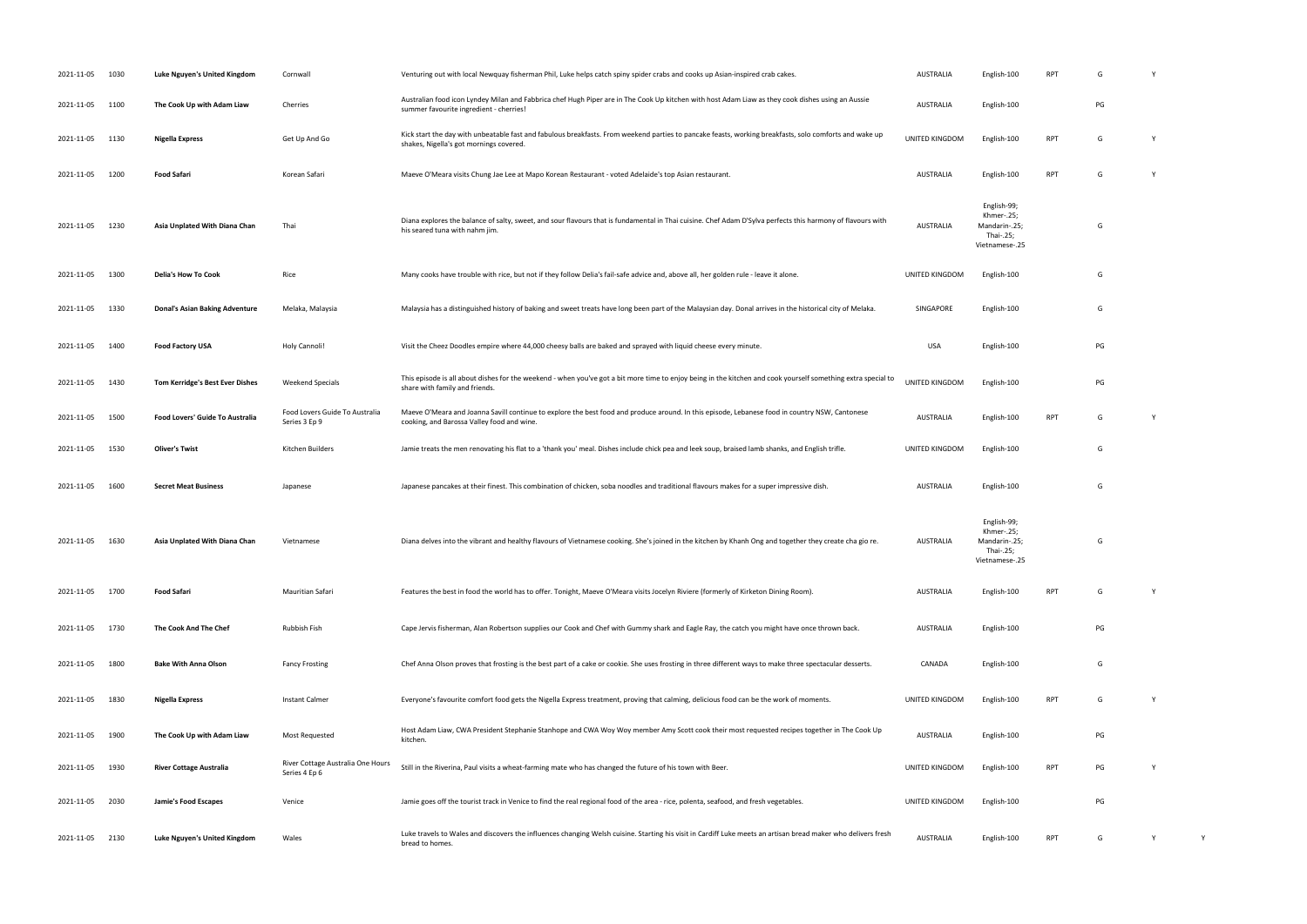| 2021-11-05      | 2200 | The Cook Up with Adam Liaw             | Most Requested                                     | Host Adam Liaw, CWA President Stephanie Stanhope and CWA Woy Woy member Amy Scott cook their most requested recipes together in The Cook Up<br>kitchen.                                               | <b>AUSTRALIA</b> | English-100                                                               |            | PG |   |   |
|-----------------|------|----------------------------------------|----------------------------------------------------|-------------------------------------------------------------------------------------------------------------------------------------------------------------------------------------------------------|------------------|---------------------------------------------------------------------------|------------|----|---|---|
| 2021-11-05      | 2230 | <b>Counter Space</b>                   | Mexico's Banned Foods                              | Mexico bans junk food to tackle disease as Sophia cooks a dinner with canned and frozen food. We probe trade impacts on tradition and meet snackers<br>scouring the globe for treats.                 | <b>USA</b>       | English-100                                                               | <b>RPT</b> | PG |   | Y |
| 2021-11-05      | 2300 | The Cook And The Chef                  | Rubbish Fish                                       | Cape Jervis fisherman, Alan Robertson supplies our Cook and Chef with Gummy shark and Eagle Ray, the catch you might have once thrown back.                                                           | AUSTRALIA        | English-100                                                               |            | PG |   |   |
| 2021-11-05      | 2330 | <b>Bake With Anna Olson</b>            | <b>Fancy Frosting</b>                              | Chef Anna Olson proves that frosting is the best part of a cake or cookie. She uses frosting in three different ways to make three spectacular desserts.                                              | CANADA           | English-100                                                               |            | G  |   |   |
| 2021-11-05 2400 |      | Nigella Express                        | Instant Calmer                                     | Everyone's favourite comfort food gets the Nigella Express treatment, proving that calming, delicious food can be the work of moments.                                                                | UNITED KINGDOM   | English-100                                                               | RPT        | G  |   |   |
| 2021-11-05      | 2430 | The Chefs' Line                        | Vietnamese                                         | Judge Melissa Leong takes us inside the kitchen of top Melbourne Vietnamese restaurant, Annam. Melissa and the chefs' line will reminisce about the week<br>and delve into some delicious new dishes. | <b>AUSTRALIA</b> | English-100                                                               | <b>RPT</b> | G  |   |   |
| 2021-11-05      | 2500 | Food Safari                            | Mauritian Safari                                   | Features the best in food the world has to offer. Tonight, Maeve O'Meara visits Jocelyn Riviere (formerly of Kirketon Dining Room).                                                                   | <b>AUSTRALIA</b> | English-100                                                               | <b>RPT</b> | G  |   |   |
| 2021-11-05      | 2530 | <b>River Cottage Australia</b>         | River Cottage Australia One Hours<br>Series 4 Ep 6 | Still in the Riverina, Paul visits a wheat-farming mate who has changed the future of his town with Beer.                                                                                             | UNITED KINGDOM   | English-100                                                               | <b>RPT</b> | PG |   |   |
| 2021-11-05      | 2630 | Jamie's Food Escapes                   | Venice                                             | Jamie goes off the tourist track in Venice to find the real regional food of the area - rice, polenta, seafood, and fresh vegetables.                                                                 | UNITED KINGDOM   | English-100                                                               |            | PG |   |   |
| 2021-11-05      | 2730 | Luke Nguyen's United Kingdom           | Wales                                              | Luke travels to Wales and discovers the influences changing Welsh cuisine. Starting his visit in Cardiff Luke meets an artisan bread maker who delivers fresh<br>bread to homes.                      | <b>AUSTRALIA</b> | English-100                                                               | RPT        | G  |   | Y |
| 2021-11-05      | 2800 | <b>Donal's Asian Baking Adventure</b>  | Melaka, Malaysia                                   | Malaysia has a distinguished history of baking and sweet treats have long been part of the Malaysian day. Donal arrives in the historical city of Melaka.                                             | SINGAPORE        | English-100                                                               |            | G  |   |   |
| 2021-11-05      | 2830 | <b>Food Factory USA</b>                | Holy Cannoli!                                      | Visit the Cheez Doodles empire where 44,000 cheesy balls are baked and sprayed with liquid cheese every minute.                                                                                       | USA              | English-100                                                               |            | PG |   |   |
| 2021-11-06      | 0500 | <b>Tom Kerridge's Best Ever Dishes</b> | Weekend Specials                                   | This episode is all about dishes for the weekend - when you've got a bit more time to enjoy being in the kitchen and cook yourself something extra special to<br>share with family and friends.       | UNITED KINGDOM   | English-100                                                               |            | PG |   |   |
| 2021-11-06 0530 |      | Food Lovers' Guide To Australia        | Food Lovers Guide To Australia<br>Series 3 Ep 9    | Maeve O'Meara and Joanna Savill continue to explore the best food and produce around. In this episode, Lebanese food in country NSW, Cantonese<br>cooking, and Barossa Valley food and wine.          | <b>AUSTRALIA</b> | English-100                                                               | RPT        | G  | Y |   |
| 2021-11-06 0600 |      | <b>Oliver's Twist</b>                  | Kitchen Builders                                   | Jamie treats the men renovating his flat to a 'thank you' meal. Dishes include chick pea and leek soup, braised lamb shanks, and English trifle.                                                      | UNITED KINGDOM   | English-100                                                               |            | G  |   |   |
| 2021-11-06      | 0630 | <b>Secret Meat Business</b>            | Japanese                                           | Japanese pancakes at their finest. This combination of chicken, soba noodles and traditional flavours makes for a super impressive dish.                                                              | <b>AUSTRALIA</b> | English-100                                                               |            | G  |   |   |
| 2021-11-06      | 0700 | Asia Unplated With Diana Chan          | Vietnamese                                         | Diana delves into the vibrant and healthy flavours of Vietnamese cooking. She's joined in the kitchen by Khanh Ong and together they create cha gio re.                                               | <b>AUSTRALIA</b> | English-99;<br>Khmer-.25;<br>Mandarin-.25;<br>Thai-.25;<br>Vietnamese-.25 |            | G  |   |   |
| 2021-11-06 0730 |      | <b>Food Safari</b>                     | Mauritian Safari                                   | Features the best in food the world has to offer. Tonight, Maeve O'Meara visits Jocelyn Riviere (formerly of Kirketon Dining Room).                                                                   | <b>AUSTRALIA</b> | English-100                                                               | RPT        | G  |   |   |
| 2021-11-06      | 0800 | <b>Bake With Anna Olson</b>            | <b>Fancy Frosting</b>                              | Chef Anna Olson proves that frosting is the best part of a cake or cookie. She uses frosting in three different ways to make three spectacular desserts.                                              | CANADA           | English-100                                                               |            | G  |   |   |
| 2021-11-06      | 0830 | <b>River Cottage Australia</b>         | River Cottage Australia One Hours<br>Series 4 Ep 6 | Still in the Riverina, Paul visits a wheat-farming mate who has changed the future of his town with Beer.                                                                                             | UNITED KINGDOM   | English-100                                                               | RPT        | PG | Y |   |
| 2021-11-06      | 0930 | Jamie's Food Escapes                   | Venice                                             | Jamie goes off the tourist track in Venice to find the real regional food of the area - rice, polenta, seafood, and fresh vegetables.                                                                 | UNITED KINGDOM   | English-100                                                               |            | PG |   |   |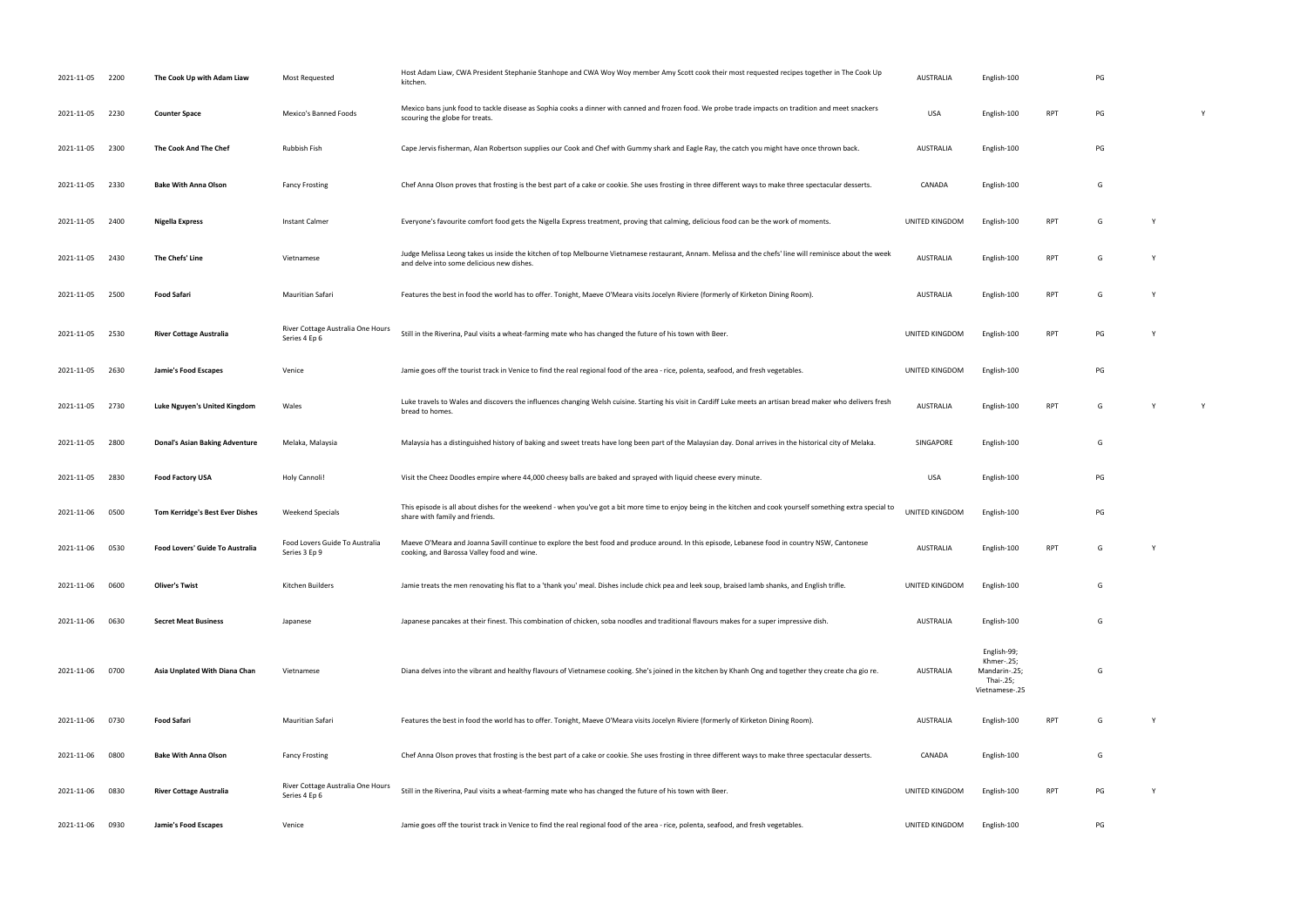| 2021-11-06      | 1030 | Luke Nguyen's United Kingdom                               | Wales                                                     | Luke travels to Wales and discovers the influences changing Welsh cuisine. Starting his visit in Cardiff Luke meets an artisan bread maker who delivers fresh<br>bread to homes.                        | AUSTRALIA             | English-100 | <b>RPT</b> | G  |   |  |
|-----------------|------|------------------------------------------------------------|-----------------------------------------------------------|---------------------------------------------------------------------------------------------------------------------------------------------------------------------------------------------------------|-----------------------|-------------|------------|----|---|--|
| 2021-11-06      | 1100 | The Cook Up with Adam Liaw                                 | Most Requested                                            | Host Adam Liaw, CWA President Stephanie Stanhope and CWA Woy Woy member Amy Scott cook their most requested recipes together in The Cook Up<br>kitchen.                                                 | <b>AUSTRALIA</b>      | English-100 |            | PG |   |  |
| 2021-11-06      | 1130 | Indian Food Made Easy                                      |                                                           | Indian Food Made Easy Series 1 Ep 1 Anjum starts with the basics - how to tell how hot a fresh chilli is, what the key spices of Indian food are, and what equipment to use.                            | UNITED KINGDOM        | English-100 |            | G  |   |  |
| 2021-11-06      | 1200 | <b>Indian Food Made Easy</b>                               | Indian Food Made Easy Series 1 Ep 2                       | Anjum persuades a friend to cook up an Indian feast for their friends as an alternative to takeaway. Together they prepare spicy lamb burgers made with<br>fresh chillies, ginger, mint, and coriander. | UNITED KINGDOM        | English-100 |            | G  |   |  |
| 2021-11-06      | 1230 | Indian Food Made Easy                                      | Indian Food Made Easy Series 1 Ep 3                       | Anjum explores the ancient art of cheese making - boiling milk with yoghurt to make chunks of paneer. For dessert, she heads to a top Indian restaurant in<br>London to learn the secrets of kulfi.     | UNITED KINGDOM        | English-100 |            | G  |   |  |
| 2021-11-06      | 1300 | Indian Food Made Easy                                      | Indian Food Made Easy Series 1 Ep 4                       | Anjum heads to a firestation in Essex, where she teaches a firefighter how to cook a proper curry for the rest of the team, as well as a tasty eggplant and<br>yoghurt dish.                            | UNITED KINGDOM        | English-100 |            | G  |   |  |
| 2021-11-06      | 1330 | Indian Food Made Easy                                      | Indian Food Made Easy Series 1 Ep 5                       | Anjum heads to Cornwall to two meet self-taught chefs. She shows them how to make a rich, flavoursome South Indian coconut fish curry with a side order<br>of yellow lemon rice,                        | UNITED KINGDOM        | English-100 |            | G  |   |  |
| 2021-11-06      | 1400 | Amy Schumer Learns To Cook                                 | Late-Night Eats                                           | Amy's husband Chris is determined to teach her how to make some of her favourite late-night treats. While Amy makes the perfect Moscow Mule, she<br>learns to cook fried rice with pork and scallops.   | <b>USA</b>            | English-100 |            | PG |   |  |
| 2021-11-06      | 1430 | <b>Nadia's Family Feasts</b>                               | Nadia's Family Feasts Series 1 Ep 9                       | Nadia Sawalha is joined in the kitchen by Michelin starred chef Mark Sergeant and together they prepare a festive feast, including roasted poussin and beef<br>Wellington.                              | <b>UNITED KINGDOM</b> | English-100 |            | G  |   |  |
| 2021-11-06      | 1525 | <b>Destination Flavour Scandinavia</b><br><b>Bitesize</b>  | Destination Flavour Scandinavia<br>Bitesize Series 1 Ep 3 | Join Adam Liaw as he revisits the highlights from his Scandinavian food adventures.                                                                                                                     | <b>AUSTRALIA</b>      | English-100 | <b>RPT</b> | G  |   |  |
| 2021-11-06      | 1530 | Hairy Bikers' Mississippi Adventure                        | <b>Blues</b>                                              | Si and Dave's latest Deep South adventure is to seek out the musical and culinary fruits of the Mississippi Delta - this expanse of waterways gave birth to the<br>unique sound that is the blues.      | UNITED KINGDOM        | English-100 |            | G  |   |  |
| 2021-11-06      | 1625 | <b>Destination Flavour Scandinavia</b><br>Bitesize         | Destination Flavour Scandinavia<br>Bitesize Series 1 Ep 4 | Join Adam Liaw as he revisits the highlights from his Scandinavian food adventures.                                                                                                                     | AUSTRALIA             | English-100 | <b>RPT</b> | G  | Y |  |
| 2021-11-06      | 1630 | Jonathan Phang's Gourmet Express                           | Perth To Sydney                                           | Starting in Australia's thriving cosmopolitan west coast city of Perth, Jonathan lives like a true Aussie when he cooks prawns on the barbie with chef Russell<br>Blaikie.                              | <b>UNITED KINGDOM</b> | English-100 |            | PG |   |  |
| 2021-11-06 1725 |      | <b>Destination Flavour Scandinavia</b><br>Bitesize         | Destination Flavour Scandinavia<br>Bitesize Series 1 Ep 5 | Join Adam Liaw as he revisits the highlights from his Scandinavian food adventures.                                                                                                                     | <b>AUSTRALIA</b>      | English-100 | <b>RPT</b> | G  |   |  |
| 2021-11-06 1730 |      | Born To Cook: Jack Stein Down Under Crabs, Figs And Marron |                                                           | Jack Stein is in Augusta to meet with weathered fisherman, Mick. After a quick surf with Taj Burrow, he heads to a fig orchard where he learns about the<br>history of figs in Australia.               | <b>AUSTRALIA</b>      | English-100 |            | G  |   |  |
| 2021-11-06      | 1800 | <b>Cheese Slices</b>                                       | <b>Traditional Flavoured Pecorino</b><br>Cheeses: Sicily  | Sicily is the largest island in the Mediterranean and has a long history of traditional cheese-making influenced by the Greeks, Romans, and Normans - and of<br>course the Italians.                    | AUSTRALIA             | English-100 |            | G  |   |  |
| 2021-11-06      | 1830 | <b>Cheese Slices</b>                                       | Nordic Cheese Revolution: Denmark,<br>The                 | The Danish dairy industry is widely recognised as one of the most efficient in Europe - it produces more blue cheese than any country in the world.                                                     | AUSTRALIA             | English-100 |            | G  |   |  |
| 2021-11-06      | 1900 | South Africa With Gregg Wallace                            | <b>Augrabies Falls</b>                                    | Gregg flies into Upington - the gateway to the Kalahari Desert. He overnights at Khamkhirri Lodge perched on the river and has a traditional Afrikaans braai -<br>a South African barbeque.             | <b>UNITED KINGDOM</b> | English-100 |            | PG |   |  |
| 2021-11-06      | 1930 | <b>Donal's Meals In Minutes</b>                            | <b>Prepped Meals</b>                                      | When it comes to prepped meals, being short on time doesn't mean you can't produce great food. Donal cooks up chilli jam chicken with nam pla rice and<br>miso salmon with smacked cucumber.            | <b>IRELAND</b>        | English-100 |            | PG |   |  |
| 2021-11-06      | 2000 | <b>Donal's Meals In Minutes</b>                            | Oven Meals                                                | Oven meals are all ideal recipes for the time strapped cook. Donal's recipes include a one tray roast vegetable pasta, turmeric and ginger spatchcocked<br>chicken with roast vegtables.                | IRELAND               | English-100 |            | PG |   |  |
| 2021-11-06      | 2030 | Ainsley's Food We Love                                     | Ainsley's Food We Love Series 1 Ep 9                      | Ainsley is in his kitchen inspired by dishes for those special occasions - date nights, anniversaries, dinner parties, and festivals. He is joined in the kitchen by<br>food writer Alex Hollywood.     | UNITED KINGDOM        | English-100 |            | PG |   |  |
| 2021-11-06 2125 |      | Poh & Co. Bitesize                                         | Poh & Co. Bitesize Series 2 Ep 1                          | Poh and Co. invites you into the always delicious world of acclaimed cook, artist and lover of life - Poh Ling Yeow.                                                                                    | AUSTRALIA             | English-100 | RPT        | G  | Y |  |